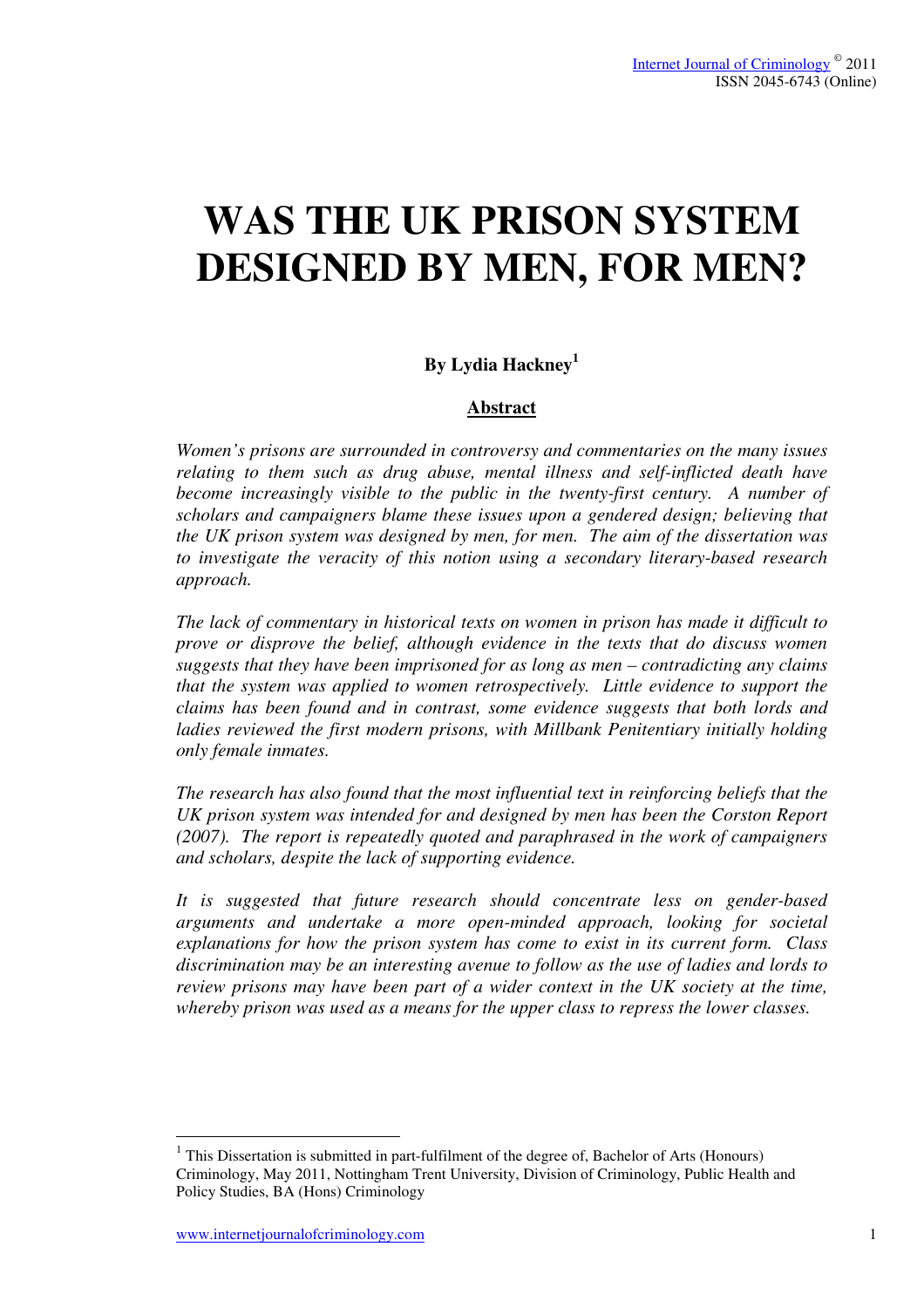## **Contents**

| <b>Chapter 1: Introduction – Aims and Objectives</b> |    |
|------------------------------------------------------|----|
| <b>Chapter 2: Research Method</b>                    |    |
| <b>Chapter 3: Claims</b>                             |    |
| <b>Chapter 4: History of Prisons</b>                 | 15 |
| <b>Chapter 5: Conclusions and the way forward</b>    | 21 |
| Appendix                                             | 24 |
| <b>References</b>                                    | 26 |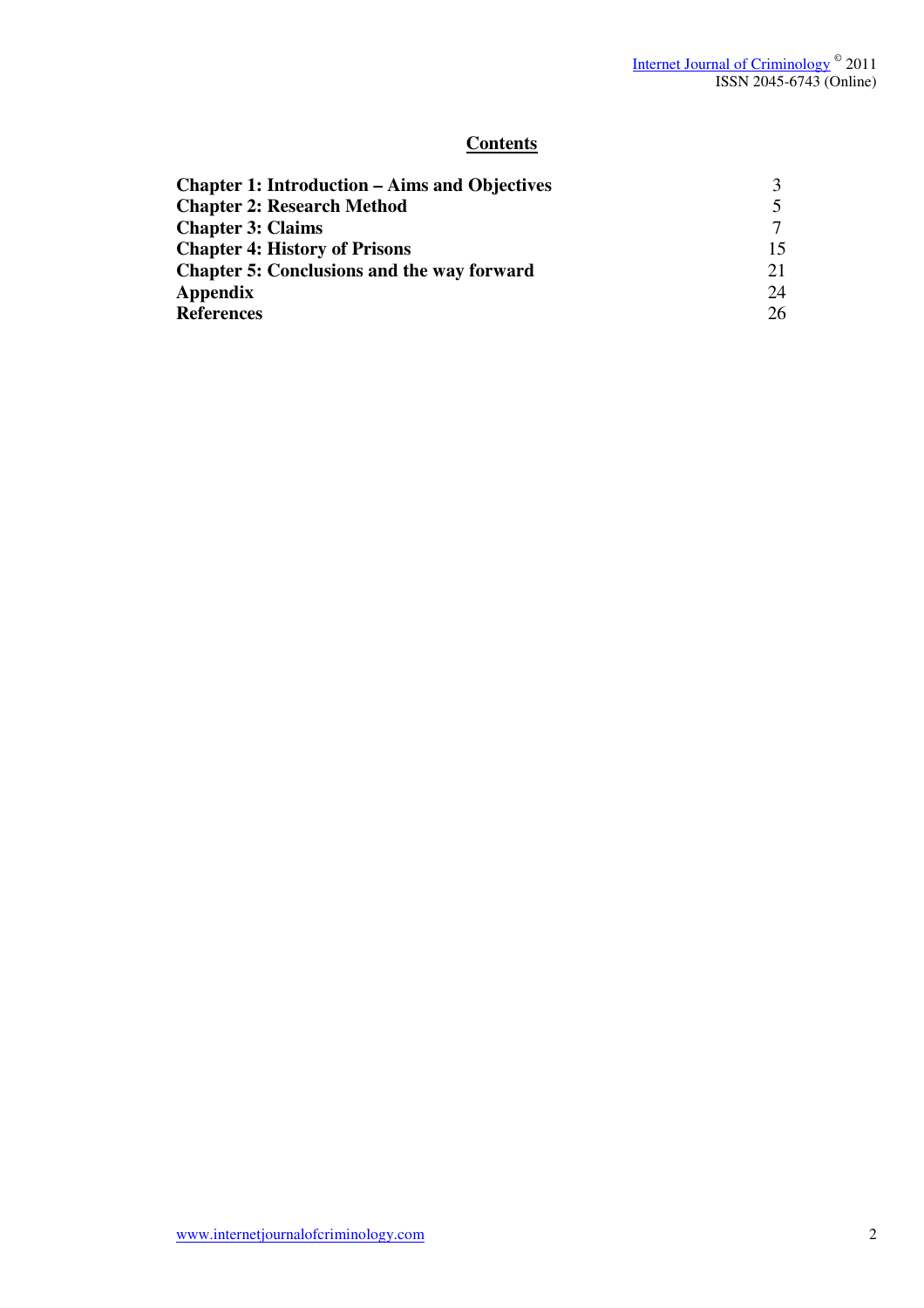## **Chapter 1: Introduction: Aims and Objectives**

There is a widely held belief that the UK prison system was largely designed by men, for men (Carlen 2002; Corston, 2007; Coyle, 2005; Fawcett Society, 2004; Flynn, 1998; Platform 51, 2009; Rafter, 1990; Scott and Codd, 2010; Women In Prison, 2011a et al.). The main aim of this dissertation is to investigate the veracity of this notion. This chapter contextualises the main aim and outlines the objectives that shape the organisational structure of the dissertation.

#### 1.1: Objectives

The dissertation has several key objectives. A major objective is to gain an understanding of the history of punishment in the UK, using existing historical research to demonstrate how and why the prison system exists in its current form. Furthermore, through this understanding, a critique of the belief that all prisons were, in effect, designed by men, for men, will be provided. These objectives will work towards achieving the main aim of this dissertation, which, as previously stated, is to investigate the veracity of this belief. This will be continued by undertaking the second key objective, which is to analyse whether the *'male prison design belief'*  matches 'knowledge' gleaned from historical literature; or if it is in fact a 'braced myth' (Sutton, 2010).

## 1.2: Justification for Research

Over the past decade public attention has been focussed onto the many controversial issues in women's prisons by widespread media coverage and a number of 'fly-on-thewall' television documentaries ('Holloway', 2009; 'Girls Behind Bars', 2011). Newspapers have regularly featured shocking headlines such as 'Women burn, strangle and stab themselves in jail hell' (Bright, 2004) and 'Suicide levels in women's prisons soar' (Hill, 2004). Issues such as self-harming, self-inflicted death and drug addictions have emerged as prominent concerns in prisons generally, though official data suggests that the problems are worse for female prisoners than for their male counterparts. For example; female prisoners who self-harm do so more frequently than male prisoners. In 2008, there was an average of 9 incidents for each female prisoner self-harming compared to 2 incidents for each male self-harming (Ministry of Justice, 2010).

Many criminologists and women's rights groups attribute these issues to the detrimental effect that the prison system has on female inmates; arguing that 'women are shoe-horned into a system which frequently does not meet their needs, nor take account of their different life experiences' (Fawcett Society, 2004:1). The belief that 'women face systemic discrimination in a system designed for men by men' (Corston, 2007: Fawcett Society, 2007:2) is widely held and used to understand why these issues exist in contemporary women's prisons. However, while it is repeatedly argued that the current system is 'bad for women' (Platform 51, 2010) and 'not designed with them in mind' (Platform 51, 2009:1); the original evidence supporting this argument is unclear.

Carol Smart (1976) presents the view that penal institutions for female offenders support the traditional and inferior social position of women and girls, while reflecting the assumptions of several criminologists that women and girls who commit offences are abnormal either biologically or psychologically (Smart, 1976). This view suggests that imprisonment of women was originally instigated or designed by men.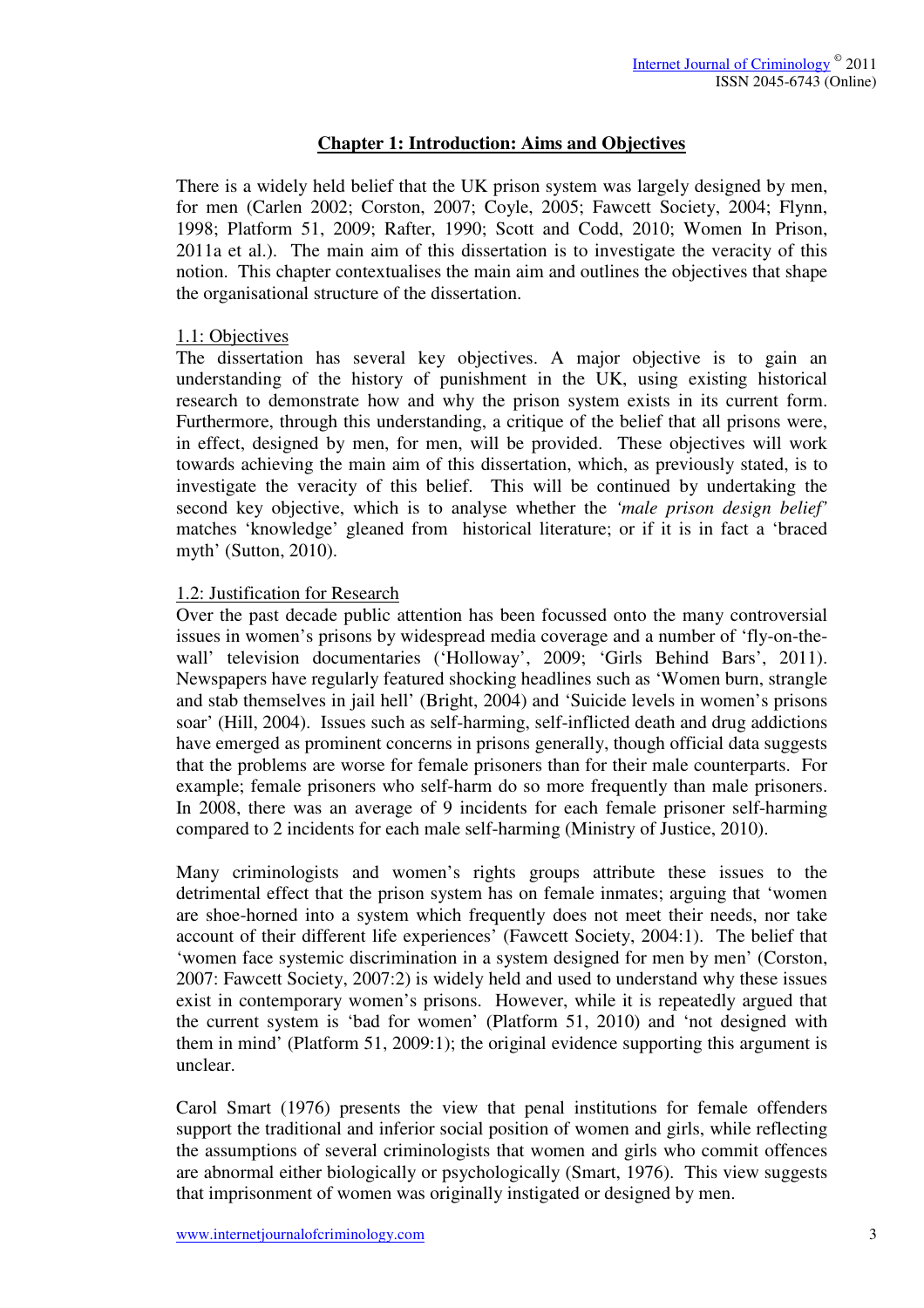Smart's research is known as the classic original feminist criminological work. It could be argued that because of this, her views have been reinforced as 'fact' and left unquestioned; leading to their replication by other criminologists and consequently these views are upheld in the  $21<sup>st</sup>$  century. Carlen and Worrall (2004) criticise histories of women's imprisonment, writing that 'no single textbook can claim to do justice to any one of them' (Carlen and Worrall, 2004:1). This research looks to discover the truth behind the creation of the UK prison with the view to determine whether the views of Smart and others are wholly correct; or whether they are in fact a 'braced myth'; as described by Sutton (2010) as:

'influential counterknowledge (misinformation packaged to look like fact) that are created by expert authorities. They are so powerful that they are believed to be true by respected and influential sceptics who promote them as examples of the need to be sceptical of counterknowledge' (Sutton, 2010).

#### 1.3: Structure

Chapter 2 provides a methodological overview of the secondary approach used in this dissertation; citing the advantages and disadvantages of data obtained in this manner which had to considered before conducting the research.

Chapter 3 demonstrates examples of the claims made by scholars and women's rights groups regarding the creation and design of the prison system. The origins and reasons for these claims are investigated through studying information including official figures on modern women's prisons and some of the controversial issues surrounding them.

Chapter 4 outlines the history of punishment in the UK from the  $16<sup>th</sup>$  century to the 20<sup>th</sup> century. This chapter notes that a lot of the literature regarding punishments up to the  $20<sup>th</sup>$  century contains little discussion of female inmates, in contrast to what is written about their male counterparts. The available information on the development of the UK prison system is used to critique the claims cited in chapter 3.

Finally, chapter 5 concludes that the lack of historical literature regarding the early imprisonment of women is reflected by the lack of evidence provided by scholars and campaigners to support claims that the UK prison system was designed by men, for men. It provides suggestions for future research on the subject, arguing that a more open-minded approach could unearth new evidence. By moving away from genderbased arguments, other influencing factors upon the design and development of the prison system could be considered, such as the use of prison as a means for the upper class to repress the lower classes.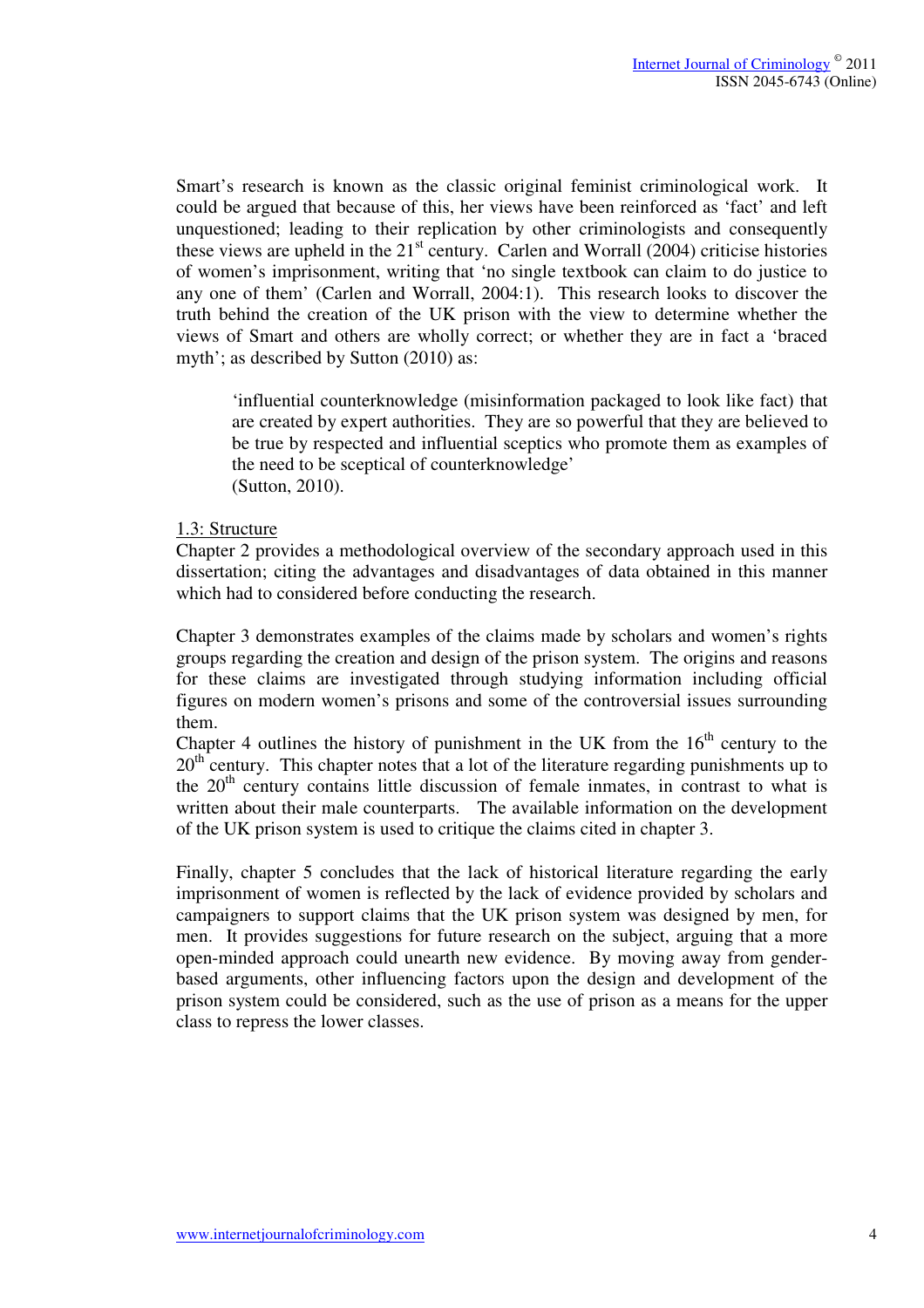## **Chapter 2: Research Method**

The dissertation uses a secondary research approach. For Jupp et al. (2000), secondary data and analysis is peculiarly considered to include also analysis of the published results of data analysis and not just analysis by others of data commissioned by others. For Jupp et al (2000) secondary data:

'refers to a form of inquiry and analysis based entirely on pre-existing data sources... A secondary source is an existing source of information which has been collected by someone other than the researcher and with some other purpose than the current research problem in mind' (Jupp et al., 2000: Davies et al., 2011:22-23).

In this dissertation, use of the term secondary analysis is limited to analysis of published literature. There are a number of benefits of secondary analysis of published literature for students carrying out a research project. Presumably, referring to both analysis of secondary data sets and published literature, Bryman (2004) writes that '...secondary analysis offers the prospect of having access to good quality data for a fraction of the resources involved in carrying out a data collection exercise yourself' (Bryman 2004:202).

For an undergraduate dissertation, obtaining access to prisoners would be very difficult and time consuming because of the many risks and ethical issues which would have to be considered. Denscombe (2002) appreciates that researchers who use documentary sources of data 'might not find the matter of access too much of a problem' (Denscombe, 2002:71). Prisoners are deemed 'vulnerable' research subjects and Moustafa (2005) notes the need for 'special justification' and 'additional protection' when enrolling vulnerable individuals as research subjects (Moustafa, 2005).

A primary approach was deemed unnecessary for the dissertation as the objectives for this dissertation could be achieved through historical research using books, journals, and web-based sources. Those who favour secondary approaches have argued that historical work has a contemporary significance in providing an important baseline for the measurement of both continuity and change with regard to criminal justice matters, while others have argued that the precursors to our current criminal justice processes are worthy of study for their own sake (Noaks and Wincup, 2004).

Analysis of published literature can be used for 'purposes of comparison' (Frankfort-Nachmias and Nachmias 2008:277) and for 'triangulation, thereby increasing the validity of the findings obtained from primary data' (Frankfort-Nachmias and Nachmias 2008:278). By comparing and triangulating published data, a relatively sound and unbiased understanding of the history of the UK penal system can be attempted.

Although triangulation can increase the validity of findings, it can be difficult to determine the reliability of all sources. There are a number of issues and difficulties associated with using a secondary approach; including 'reliability, accuracy and availability' (Davies et al. 2011:23). Web-based sources in particular have been utilised with a level of caution regarding accuracy and reliability; because a lot of the information on the Internet is unregulated and published without peer review.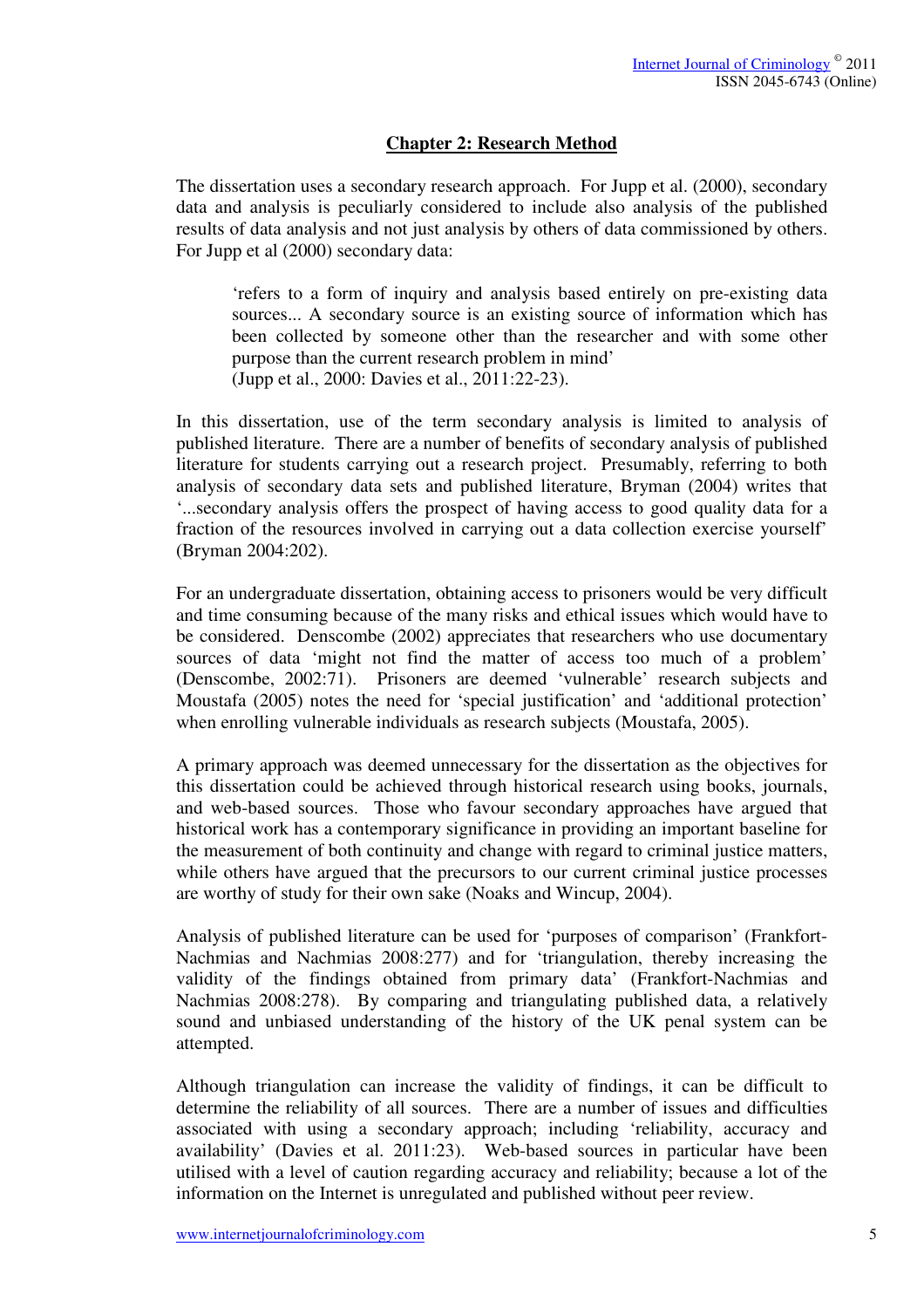In the same way; although some sources may seem reliable because they have been written by an 'official' body, such as the Home Office, potential for bias has been considered because some organisations can publish or hold back information to promote their own views or effectiveness in addressing controversial issues, such as women's prisons.

Working with documentary sources can lead to methodological challenges and researchers sometimes need to think innovatively to overcome possible difficulties (Noaks and Wincup, 2004). When research began for the dissertation, difficulties were encountered initially in finding sources containing precise dates for significant changes in the penal system; such as when the separating of the sexes in prisons occurred. The Prison Reform Trust was contacted (see Appendix) with the intention to obtain some assistance in sourcing accurate information. Although they did not reply, answers to the questions asked became evident gradually through rigorous and thorough collation of secondary data.

Finally, criminological research can lead to inaccurate findings and conclusions due to the underreporting and recording of crime. For example, the 2000 British Crime Survey estimates the true extent of crime is four and a half times larger than that recorded (Young, 2001). This is known as the 'dark figure of crime' and means that official crime statistics are open to interpretation as they do not always reflect the actual number of crimes taking place.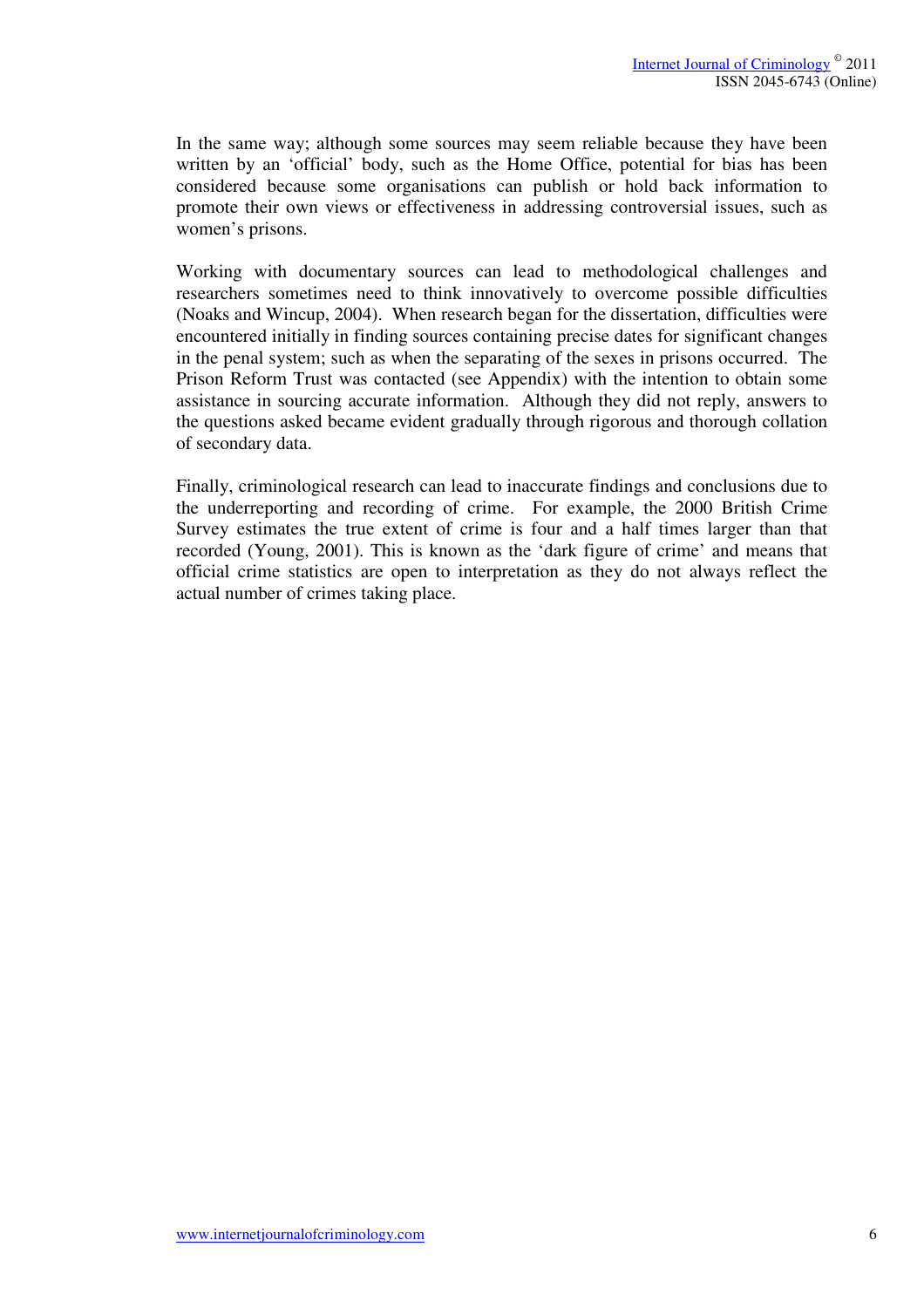## **Chapter 3: Claims**

According to Smart (1976), 'it is certain that many myths prevail in studies of female offenders' (Smart, 1976:5). This chapter will firstly review the claims made by scholars and then those made by campaigners and women's rights groups. It will then discuss the controversial issues associated with the imprisonment of women, which have largely prompted arguments that gender should be integrated into policy and practice throughout the criminal justice system (Fawcett Society, 2004).

#### 3.1: Scholars

The general consensus amongst many scholars critical of the custodial sanction against women lawbreakers is that prison is a 'masculinist penalty' (Scott and Codd, 2010; Carlen, 2002), 'designed for men' (Rafter, 1990) and 'only with men's needs in mind' (Carlen, 2002). Scott and Codd (2010) describe the system as 'conceived by, intended for and dominated by men' (Scott and Codd, 2010:34). Smith (1962) argues that the penal system has always been male-oriented and male-dominated and that this has had very significant consequences for women (Smith, 1962: Heidensohn, 1985). Carlen and Worrall (2004) believe that women's prisons 'are inappropriately modelled on institutions designed for men' (Carlen and Worrall, 2004:9).

Smart (1976) argues that the lack of interest in female offenders at the academic level is mirrored by a similar lack of interest by the Home Office and its policy-makers. At the time of her writing, with the exception of the rebuilding of Holloway Prison, few changes had been made in the facilities available for female offenders who are institutionalized (Smart, 1976). Scott and Codd (2010) note that although women in prison have appeared in the literature for hundreds of years, it is only since the 1980s (and the emergence of work by feminist theorists like Smart) that there has been a sustained and concentrated body of work which has challenged the use and practice of women's imprisonment in the UK (Scott and Codd, 2010). Smart believes that women and girl offenders present less of an irritation to the police, the courts and the penal system and consequently there has been little official requirement or support for studies of female criminality (Smart, 1976).

Smart (1976) criticises Pearson (1975); who writes 'this book is therefore about how theories are developed, how they are read and received, and how they might be implemented in action' (Pearson, 1975: Smart, 1976:178). Smart notes that 'women are excluded from the processes described' (Smart, 1976:178), suggesting that women have not been involved in theorising female criminality or policy making. Dobash et al. (1986) see that 'patriarchal conceptions played a crucial role in the responses to women right from the beginning of the modern prison' (Dobash et al., 1986: Carlen and Worrall, 2004:8).

According to Carlen (2002); women have routinely been punished in several different ways to men, but it has been a frequent criticism (especially in relation to the design of prisons and custodial regimes) that they have also been punished as if they are men (Carlen, 2002). Heidensohn (1985) agrees that:

'...the purpose of penal systems was clearly to deal with *male* delinquency and crime. Thus the various harsh punishments, the stage systems and marks were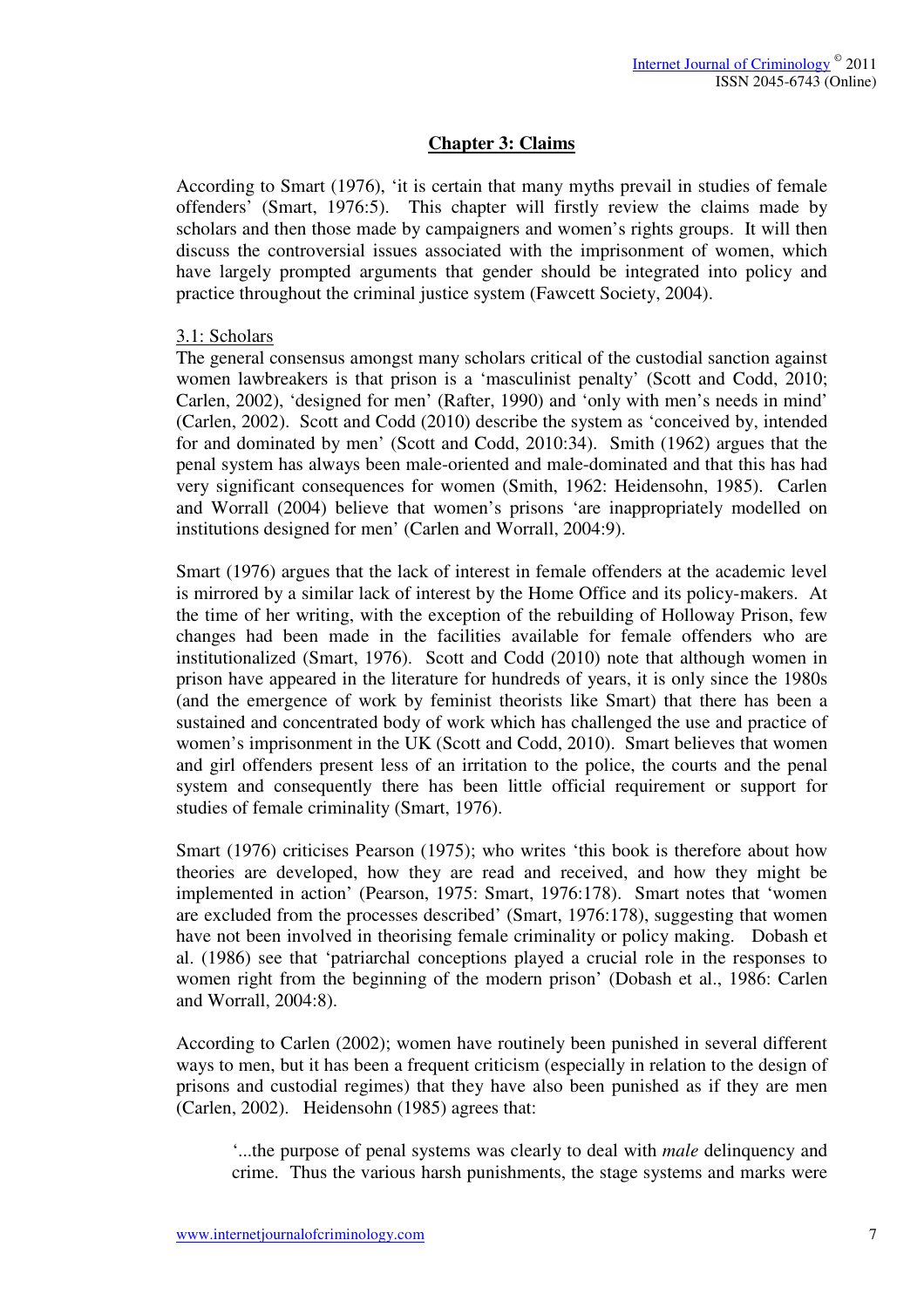inappropriate for women who were far less frequently convicted and whose numbers were declining'

(Heidensohn, 1985:65).

Similarly, Genders and Player (1987) see that the development of penal systems in the UK has represented primarily a response to deal with male delinquency and crime, and only later have measures been introduced to differentiate particular categories of offender, such as women, children and the mentally ill (Genders and Player, 1987).

Coyle (2005) also sees the Prison Service as an 'organization which is geared to deal with male prisoners' (Coyle, 2005:68); and therefore is insensitive to the 'multiplicity of needs which differs from those of the male populations they were originally intended to contain' (Scott and Codd, 2010:34). Devlin (1998) argues that this makes women 'invisible' as soon as they pass through the prison gates because they are subsumed into a world that is predominantly masculine (Devlin, 1998). Genders and Player (1987) agree that the adaptations of regimes are continually dominated by forms of patriarchal control (Genders and Player, 1987). Heidensohn (1985) cites early twentieth-century developments as 'proof' of the almost exclusively male concerns of the penal system:

'In 1908 preventive detention was introduced to deal with 'habitual criminals' who were dangerous to society. The sentence could be applied to women and men and a few women were so sentenced even though few habitual women criminals were more than social nuisances. In the same year the system of Borstal training was introduced after a series of experiments, under Sir Evelyn Ruggles-Brise's direction, in training young *men.* Girls, too, could now be sentenced to Borstal institutions' (Heidensohn, 1985: 65).

According to Rafter (1990), justice for imprisoned women is 'partial' in two ways:

'Prison administrators often reacted with greater leniency toward women, excusing them from rules to which men were subjected in custodial institutions, providing female-specific care in reformatories... they were assigned to less physically arduous labour but had fewer opportunities for exercise, fresh air and changes of environment; they encountered lower levels of surveillance than men but also had less protection and less access to staff... The other sense in which justice for women was partial is also paradoxical: even when, in custodial prisons, women and men were handled with seeming impartiality, women suffered more because these prisons were designed for men and held men in far greater numbers' (Rafter, 1990: xxx).

Carlen (2002) believes that the repeated losses suffered by women's institutions in the battles with the men's establishments over regime and rehabilitative resources have led to the 'ensuing disadvantageous differences' (Carlen, 2002:5), rather than them stemming from any gender-sensitive design.

Cavadino and Dignan (2007) find that female offenders do not in general receive harsher treatment than their opposite numbers of the opposite sex; however, some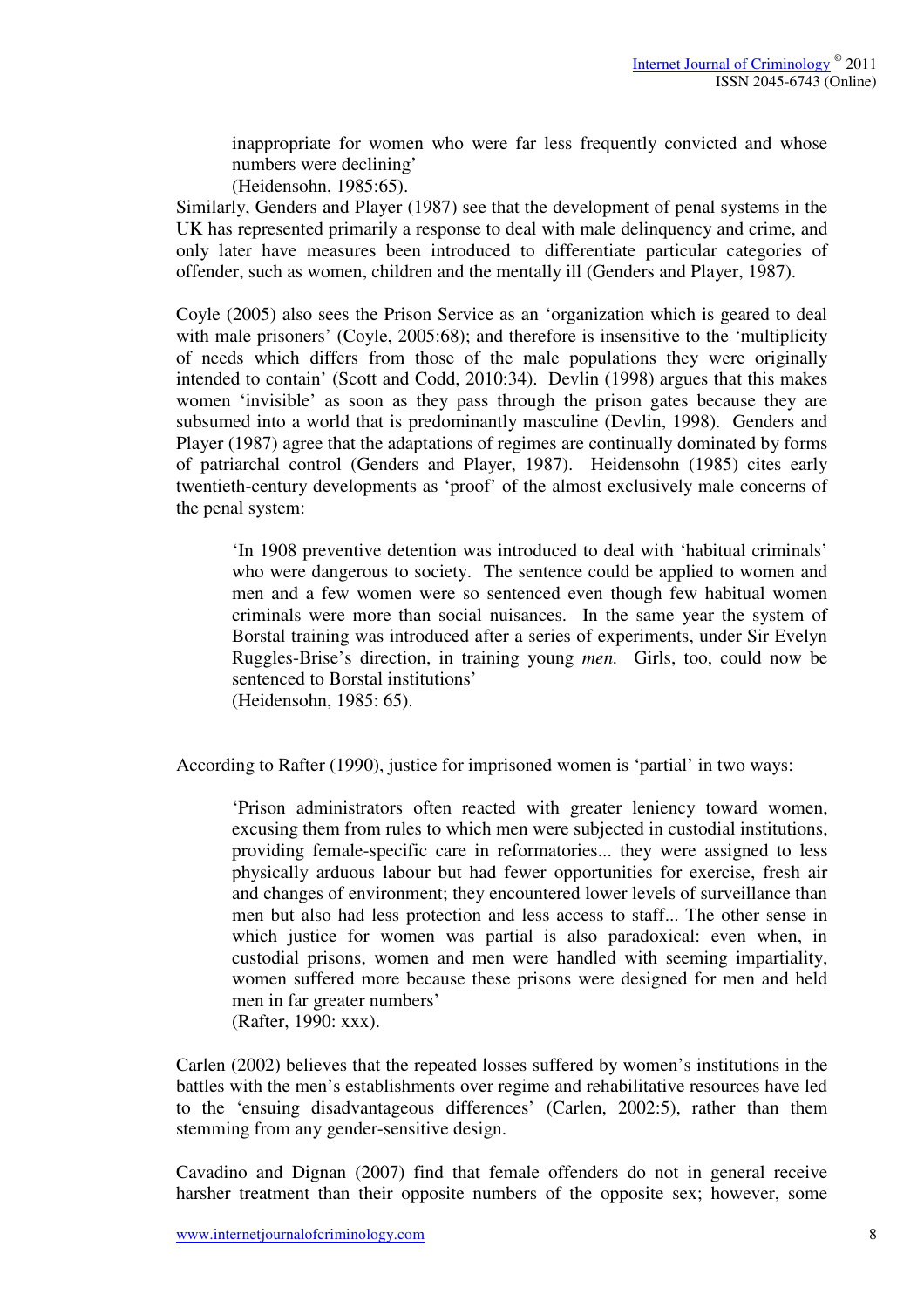women are effectively punished for deviating for conventional feminine norms, and the system tends to react to female offenders in a manner which is imbued with sexism (Cavadino and Dignan, 2007).

Finally, a number of scholars have argued that architecturally, prisons are not designed with women in mind (Carlen and Worrall, 2004; Bastick and Townhead, 2008). Carlen and Worrall (2004) see the approach to accommodating women as taking one of two forms:

'...women are either considered to be no different from men and have been housed in identical structures, or they have been subjected to a paternalistic belief that if they are in 'nice' surroundings, they will feel less imprisoned. Nothing could be further from the truth' (Carlen and Worrall, 2004:55).

A majority of the oldest prisons in the UK were not purpose-built and are converted stately homes (Carbon Trust, 2009); therefore as Carlen and Worrall (2004) appreciate,

an argument against the architecture of prisons cannot be wholly gender-specific (Carlen and Worrall, 2004).

#### 3.2: Campaigners

In the mid-1980s with the founding of the campaigning group Women in Prison, women's imprisonment in England became more visible and due to a number of campaigners and concerned officials it was placed firmly on the prison reform agenda by the end of the 1980s (Carlen and Worrall, 2004). Women in Prison's raison d'être was initially based on the following claims: firstly that women's imprisonment is different to men's, and that the special and distinct pains of women's imprisonment have, in the main, been ignored by writers, campaigners and prison administrators; secondly that women in prison suffer from discriminatory practices by administrators resulting in their receiving fewer education, work and leisure opportunities than their male counterparts and thirdly, that women prisoners suffer from discriminatory practices by prison officers (Carlen and Tchaikovsky, 1996).

Many of the statements featured in publications by Women in Prison and other women's rights groups share similarities with the claims made by Baroness Corston (2007) in The Corston Report, for example; women 'have been and are marginalised within a criminal justice system designed by men for men' (Women in Prison, 2011a) and the institutions are 'not designed with [women] in mind' (Platform 51, 2009:1).

Baroness Corston was commissioned by the Home Office to conduct a report into vulnerable women in the criminal justice system of the United Kingdom. The Corston Report (2007) outlines the apparent need for a 'distinct, radically different, visibly-led, strategic, proportionate, holistic, woman-centred, integrated approach' (Corston, 2007:79). According to Corston, 'women have been marginalised by a system designed largely by men for men for far too long' (Corston, 2007:2). Corston makes a number of recommendations based upon her view that 'prison is disproportionately harsher for women because prisons and the practices within them have for the most part been designed for men' (Corston, 2007:3). She is very critical of a 'system designed and structured for men' (Corston, 2007:39) and repeatedly notes that women are 'marginalised in a predominantly male system' (Corston, 2007:49); going on to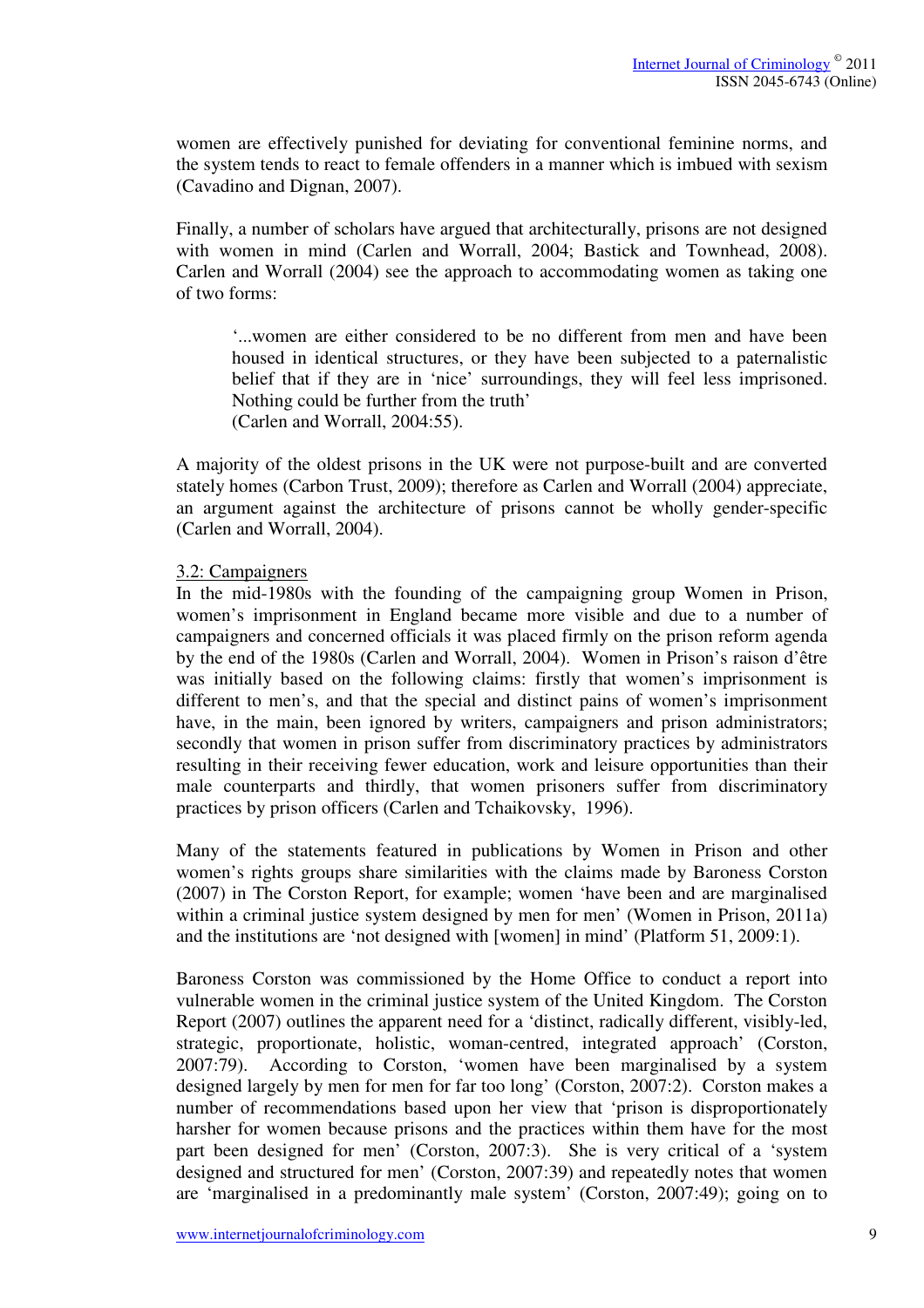describes the no longer used Intermittent Custody penalty as one that 'could only have been designed by a man' (Corston, 2007:53).

Corston (2007) takes the view that the UK penal system was intended for men and then retrospectively adapted to serve women:

'Some of the guidance material I have seen, particularly that of the Prison Service, although well-meaning, starts from the premise "This is how we do it for men, how can we tweak it to accommodate women?" This approach is unacceptable' (Corston 2007: 21).

This opinion is replicated by Penal Reform International, who see prisons as 'single sex, coercive institutions designed to hold men in a secure environment' (Penal Reform International, 2008:2). They see women's prisons as a 'poor adaptation' of the model for men (ibid.).

The Fawcett Society is the UK's leading campaign for equality between women and men. Corston contributes to a number of The Fawcett Society's publications and continues to argue that 'women face systemic discrimination in a system designed for men by men' (Corston 2007: Fawcett Society 2007:2). The Fawcett Society goes as far as to blame the high levels of self-harm within the female prison estate on the effects on women of 'a prison estate which is designed for male prisoners' (Fawcett Society 2009:8).

Emphasis is repeatedly placed upon the differing 'needs' of women to men, and the inability of the criminal justice system to address them; with the recurring argument that institutions are not designed with women in mind and consequently fail to meet their needs (Platform 51, 2009; Fawcett Society, 2004; Release, 2011). Bastick and Townhead (2008) believe that this leads to incarcerated women being affected by imprisonment in 'a particularly harsh way' (Bastick and Townhead, 2008). They cite some of the needs and concerns of women prisoners that are different from those of men prisoners, including family responsibilities; their vulnerability to abuse in prison; health needs, including those related to sexual and reproductive health and the high rates of mental illness (ibid.).

Elizabeth Fry; 'the first penal reformer to devote her attention solely to the plight of imprisoned women' (Howard League for Penal Reform, 2011), writing in the nineteenth-century argues that 'to place [women] under the care of men is evidently unreasonable, and seldom fails to be injurious to both parties' (Fry, 1827:26).

Women In Prison (2011a) argue that 'prison does not work' (Women In Prison, 2011a) and advocate alternatives to custody for the many women who have been subject to sexual or violent abuse or have mental health problems – many campaigners believe that for these women, prison 'is not the right answer' (Platform 51, 2009).

#### 3.3 Controversial Issues

A number of penologists note that incarceration is much harsher for women than their male counterparts (Carlen 1983: Scott and Codd, 2010). Carlen (2002) suggests that critiques and assessments of women's treatment in the penal system have been riven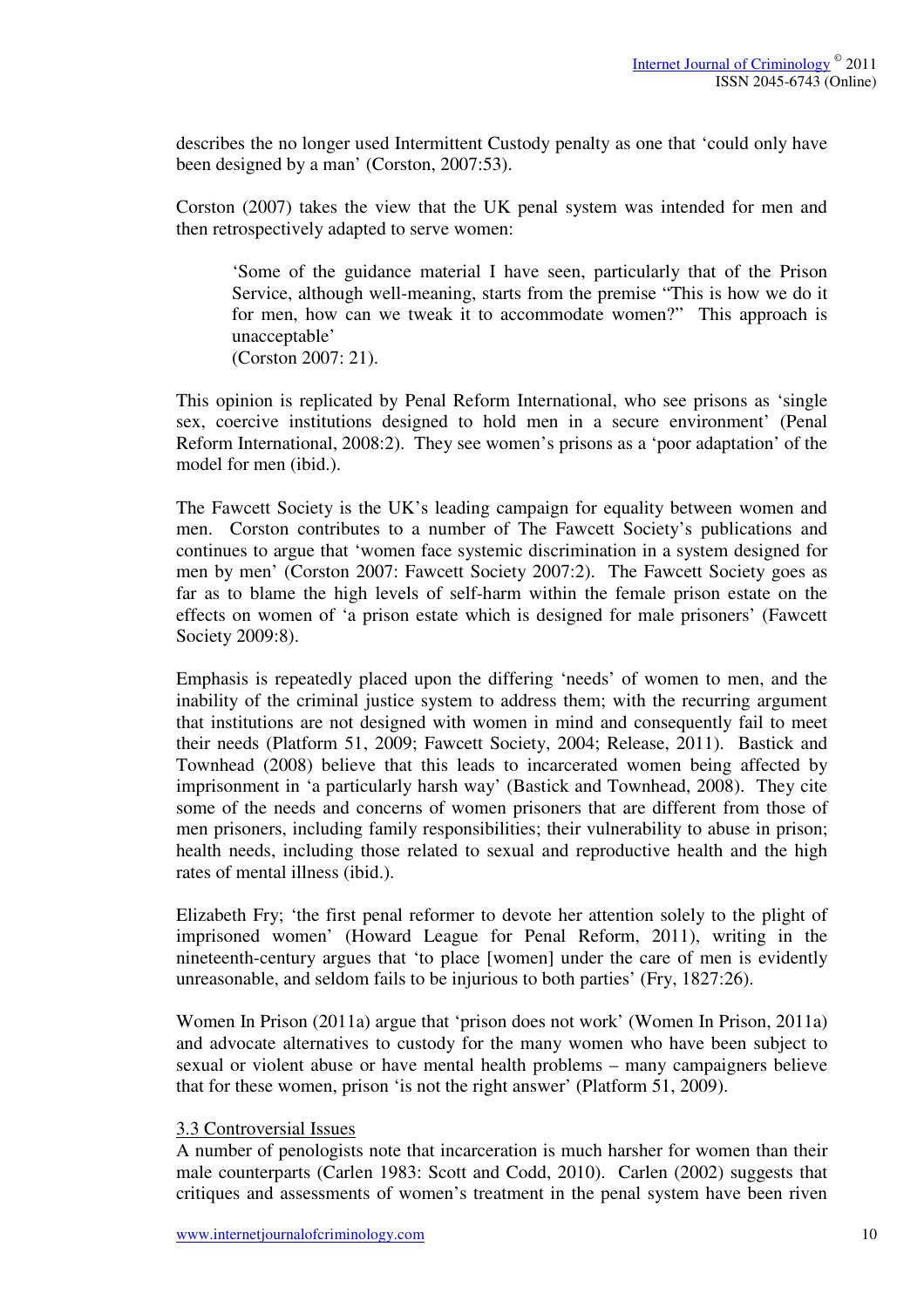with contradictory assumptions, assertions and aspirations (Carlen, 2002). However, statistics and official studies, such as the Corston Report (2007), appear to reveal a number of controversial issues within the female prison estate. O'Dwyer et al. (1987) see that women in prison suffer all the same deprivations, indignities and degradations as male prisoners; while also suffering additional problems that are specific to them as imprisoned women (O'Dwyer et al., 1987). They see that in women's prisons; educational, work and leisure opportunities are more limited and disciplinary regimes are more rigid (ibid.). The main themes and areas for concern appearing in the literature in relation to women's prisons are drug abuse; mental health; strains on family relationships; self-harm and self-inflicted death.

The issue of iatrogenic dependence (addiction to prescribed drugs) is a significant one in women's prisons (HM Prison Service, 2003). The most commonly reported drugs used by women in prison are heroin, methadone, DF118, cocaine and crack cocaine, cannabis, and various benzodiazepines (often two or three types) (ibid.). According to Malloch (2000), the number of drug users has increased significantly in all penal establishments and the number of women believed to have been drug dependent prior to imprisonment has escalated (Malloch, 2000). Malloch (2000) argues that prison magnifies the problems associated with drug use as a result of the operation of custodial regimes and the underlying objectives of imprisonment (ibid.).

Carlen and Worrall (2004) believe that women turn to drugs both prescribed and illegitimately obtained in order to survive the pains of imprisonment (Carlen and Worrall, 2004). Alternatively, HM Prison Service (2003) link women's substance misuse to histories of personality disturbance and deliberate self-harm; 'the latter being a widespread and serious problem during the drug withdrawal period' (HM Prison Service, 2003:12).

Surveys and research have consistently shown high levels of psychiatric psychopathology (mental illness) in the women's prison population (HM Prison Service, 2003). Women prisoners are five times more likely to have mental health problems than women in the general population (Plugge et al., 2006: Scott and Codd, 2010). Of all the women who are sent to prison, 37% say they have attempted suicide at some time in their life. 51% have severe and enduring mental illness, 47% have a major depressive disorder, 6% have a psychosis and 3% have schizophrenia (Cabinet Office Social Exclusion Task Force, 2009: Prison Reform Trust, 2010). Plugge et al. (2006) believe that reception into prison could precipitate feelings of shock and depression (Plugge et al., 2006). In their study, some of the women with drug problems explained that their drug use acted as a form of self-medication. Their reception into prison and detoxification could therefore mean the 'powerful and unwelcome emergence of disturbing thoughts and feelings' (Plugge et al., 2006: 57).

As is the case across most women's prisons; in Holloway, a high proportion of prisoners spent childhoods in care, many witnessed or suffered violence and nearly a third experienced sexual abuse (Holloway, 2009). 90% of young offenders have some sort of mental health problem or addiction (ibid.) and one in five women in prison has spent some time as an in-patient in a psychiatric hospital (Prison Reform Trust, 2000: Carlen and Worrall, 2004). Mark Landy, Head of Mental Health at Holloway, suggests that the sense of abandonment and isolation that the women feel when they're locked in their cells at night time reminds them of past experiences that they had as children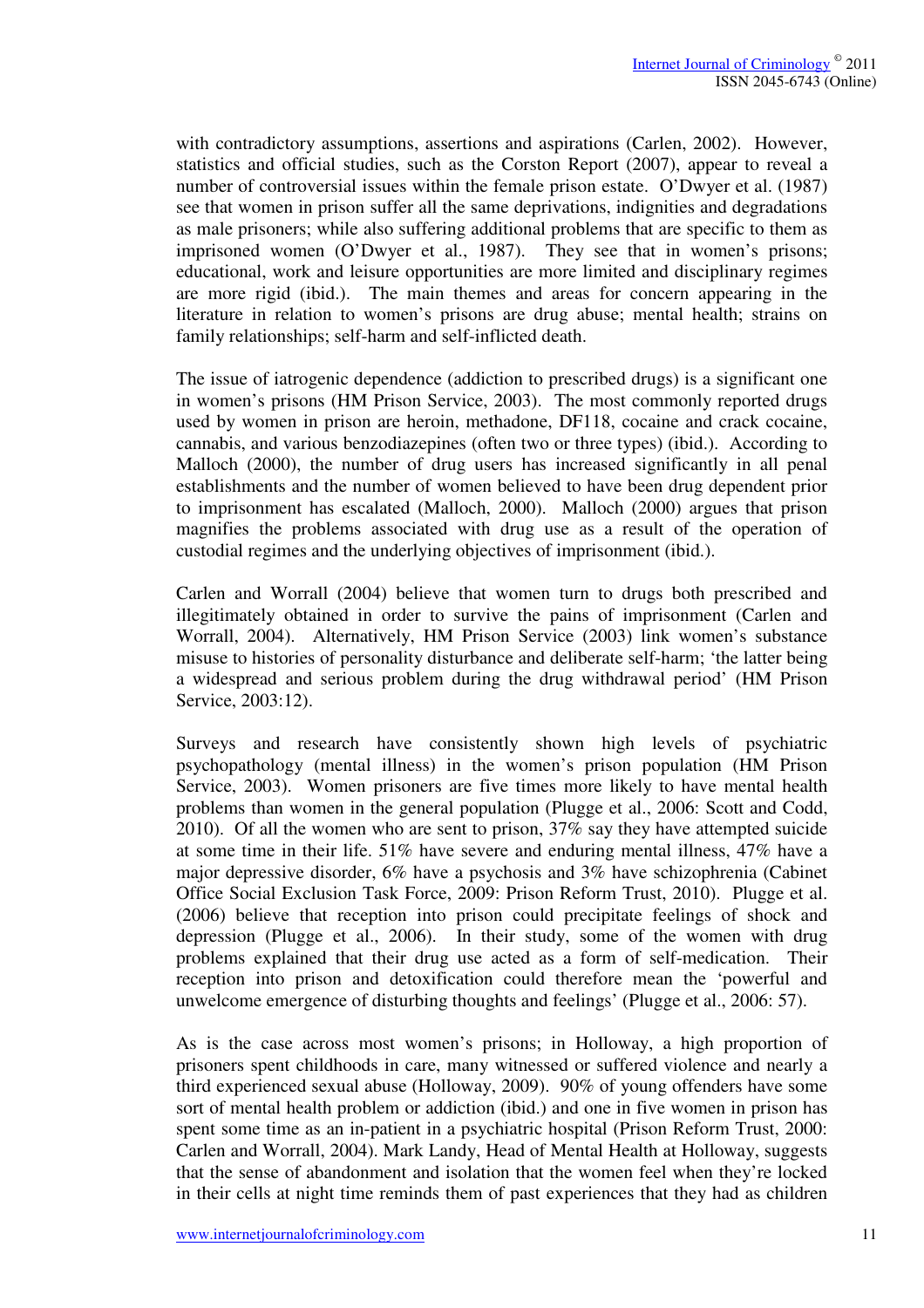where they were left by their families or by the care system – this is then relived in the present day (Landy: Holloway, 2009).

Coyle (2005) believes that one of the most distressing features of imprisonment for many prisoners is their separation from family and friends. He sees that contact with families is the thing that prisoners value above all else (Coyle, 2005). Out of the 139 prisons in England and Wales, only 14 of these are women's prisons. Because of the small number of women's prisons and their geographical location, women tend to be located further from their homes than male prisoners – sometimes over 100 miles away (Prison Reform Trust, 2010: Action for Prisoners' Families, 2011). They are also less likely than the general population to be able to call on the support of a stable relationship (ibid.).

According to Corston (2007), this has a detrimental effect on maintaining family ties, receiving visits and resettlement back into the community (Corston, 2007). The Women in Prison Project Group (2007) argue that the effects of maternal imprisonment on their families are generally more disruptive than the effects of paternal imprisonment, and this is not adequately recognised by the criminal justice system (Women in Prison Project Group, 2007). 66% of women prisoners are mothers, and each year it is estimated that more than 17,700 children are separated from their mothers by imprisonment (Women in Prison, 2011b). Many female inmates are primary carers for their children and consequently this has the potential to make their experience of imprisonment distinctly different to that of men.

Plugge et al. (2006) found that there were many ways in which the deprivations of prison impacted upon all women, but most significantly in terms of mental health was separation from family, most especially children. One of the women in their study reported the psychological deterioration she had observed in a cell-mate whose child was being looked after by social services (Plugge et al., 2006).

The Courts are now more likely to use custodial penalties for females (HM Prison Service, 2003) and the Women in Prison Project Group (2007) note that because of this, the woman herself may not anticipate the possibility of imprisonment as the outcome of her trial. They believe that the lack of preparations or provision made for the woman's children before being taken into custody may cause added distress to both the mother and the children, and 'may leave children fending for themselves' (Women in Prison Project Group, 2007:10).

In the 'Holloway' (2009) television programme, an inmate called Lorraine is seen to be extremely distressed when she is told to leave for a different prison far away from her friends and family: 'it's like you get settled in a place and all of a sudden they wanna up and move you... it's so wrong. I can't mess my head up again' ('Lorraine': Holloway, 2009). Despite her protests, Lorraine has no choice and has to go because the prison is overcrowded. Another inmate, Charlotte, is told to move 100 miles away from her family. She argues 'you might as well take my family away as well, that's what it feels like they're doing... they're taking my prison family and my real family away from me. No wonder so many people kill themselves in jail you know, this is what they do to people' ('Charlotte': Holloway, 2009).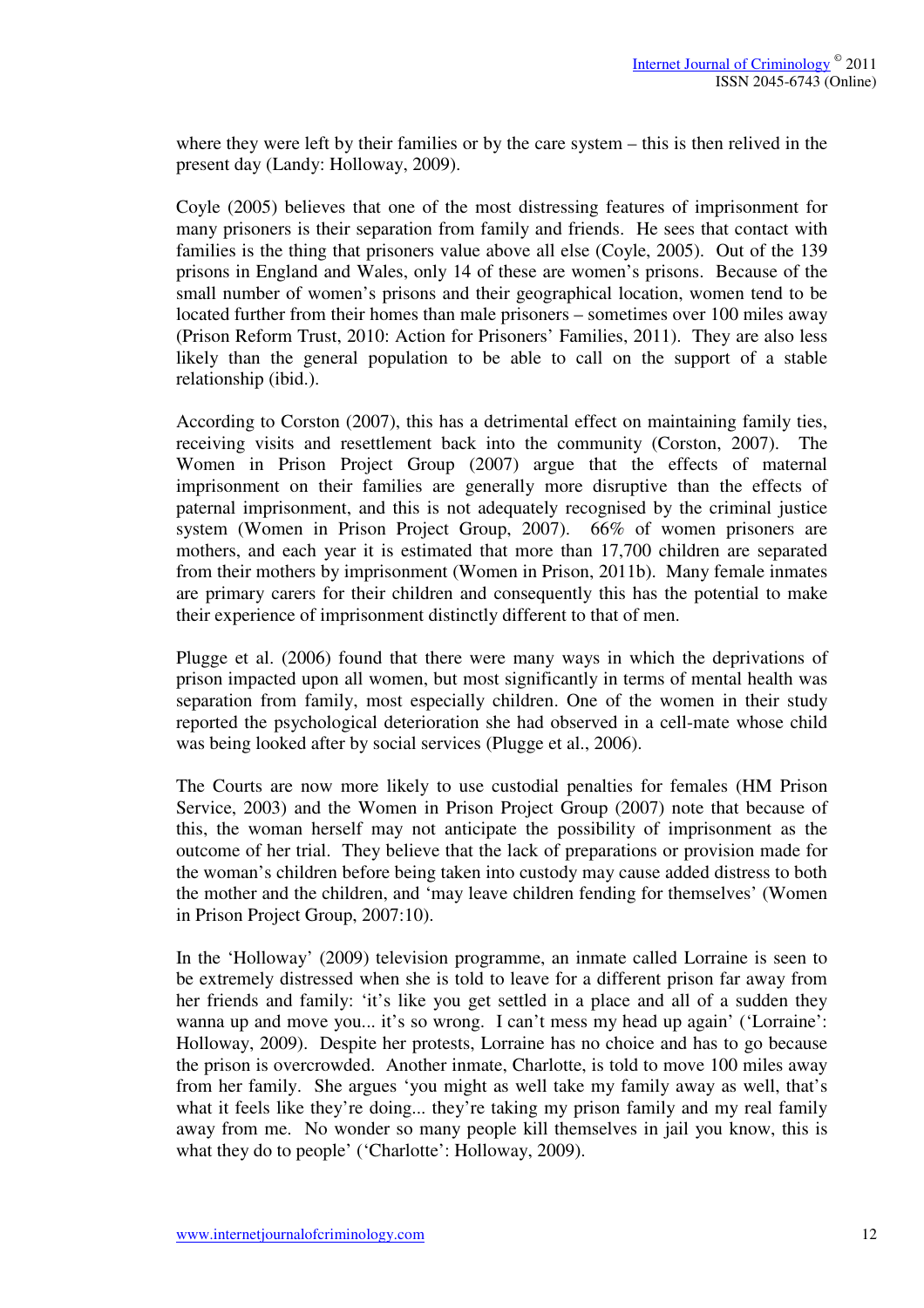In recent years concern has grown over the increasing number of women in prison who have killed themselves and there is an understanding that a much greater proportion deliberately injure themselves, some very seriously (Coyle, 2005). Liebling (1994) believes that the rate of suicide among female prisoners is underestimated because of their relatively small numbers, leading to the neglect of their specific needs and concerns (Liebling, 1994). According to Fazel and Benning (2009), 'for the past 25 years, suicide has been about 20 times more common in female prisoners in England and Wales than in the general female population of similar ages' (Fazel and Benning, 2009:184). In Holloway Prison alone, 12 women killed themselves between 2006 and 2009 (Holloway, 2009).

HM Prison Service (2003) offers the following possible explanations for the higher rate of self-inflicted death among women in prison:

- 'Women have a high level of mental healthcare needs
- Around 50% have personality disorders
- Around 14% have functional psychoses (such as schizophrenia, main depression)
- Women are more likely than men to report depression or anxiety
- 40% have received psychiatric treatment prior to imprisonment
- Women are more likely to be dependent on drugs, particularly opiates
- Women are more likely to have experienced abuse, physical, sexual or emotional;
- More women are likely to have self-injured or attempted suicide in the past' (HM Prison Service, 2003:13).

'Self-injury' (also known as 'self-harm', 'self-mutilation', 'cutting-up' or 'self-abuse') refers to any act that involves deliberately inflicting pain or injury to oneself. The National Suicide Prevention Strategy for England (Department of Health, 2002: Kenning et al., 2010) identifies prisoners as a population at particularly high risk of suicide, supported by several studies (Shaw et al., 2003: Kenning et al., 2010; Jenkins et al., 2005: Kenning et al., 2010) with rates of 9% and 10% among pre-trial and sentenced women, respectively (Home Office, 1998; Shaw et al., 2004: Kenning et al., 2010).

Women account for over 25% of self-harm incidents reported in a year, but make up only 6% of the prison population (HM Prison Service, 2003). Female prisoners who self-harm also do so more frequently than male prisoners. In 2008, there was an average of 9 incidents for each female prisoner self-harming compared to 2 incidents for each male self-harming (Ministry of Justice, 2010).

According to Dell and Beauchamp (2006), self-harm is generally identified as a coping and survival mechanism for dealing with emotional pain and distress, isolation and oppressive conditions in women's lives (Dell and Beauchamp, 2006). They believe that for incarcerated women, the 'pains of imprisonment' are a major contributing factor to self-harm and although unhealthy, self-harm provides them with a sense of release or cleansing, a means to feel, a sense of control and a way to communicate internal pain (ibid.).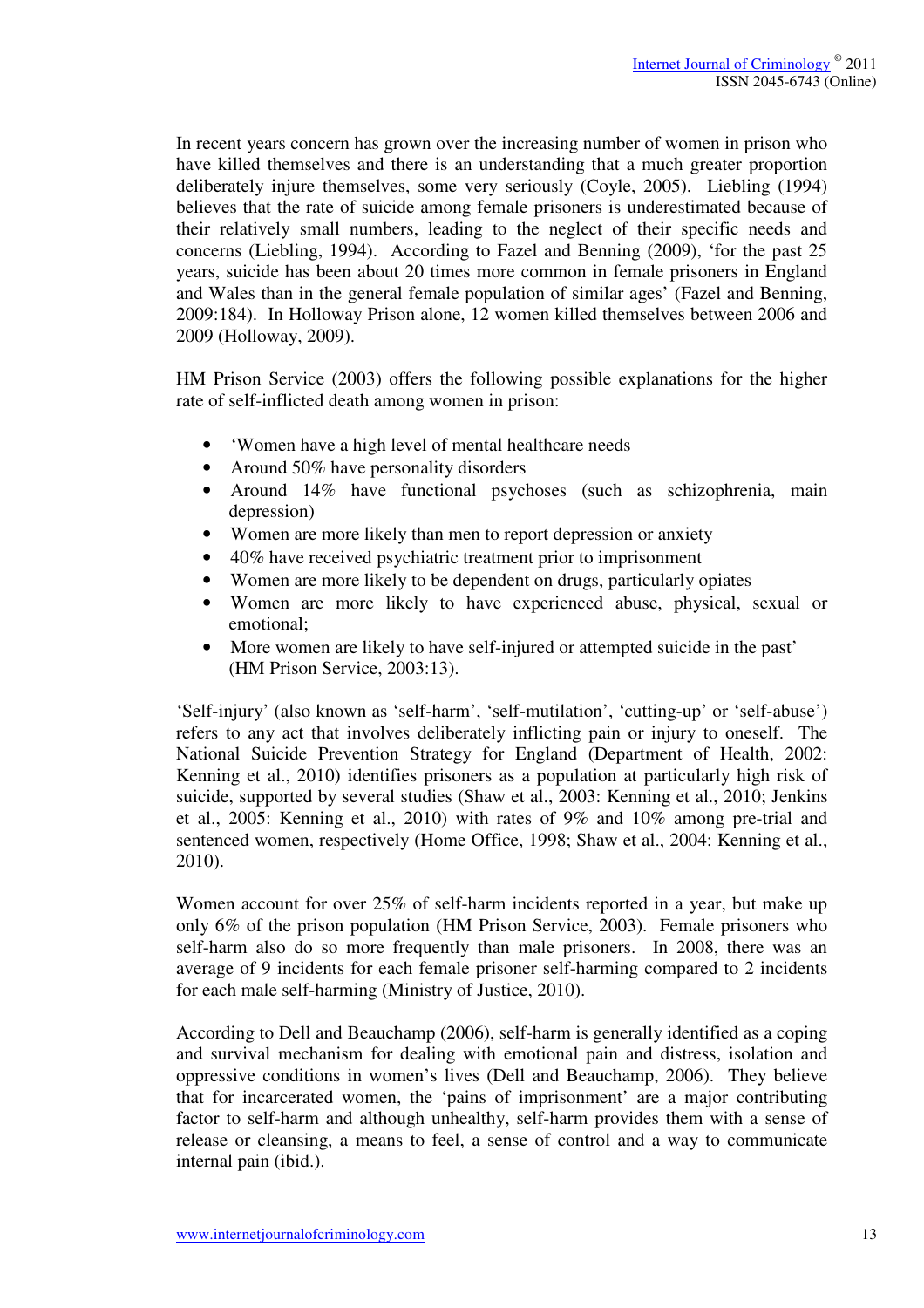Liebling (1994) suggests that there are other explanations for the high rates in female prisoners of both self-injury and self-inflicted death: women prisoners may have easier access to medication, a higher rate of dependency on prescribed drugs and a higher frequency of identifiable psychiatric disorder (Liebling, 1994).

It is evident that women suffer a great number of pains during their imprisonment, and because of this their needs are different to their male counterparts. Carlen and Tchaikovsky (1996) go as far as to propose that for an experimental period of five years, imprisonment should be abolished as a 'normal' punishment for women and that a maximum of only a hundred places should be retained for female offenders convicted or accused of abnormally serious crimes (Carlen and Tchaikovsky, 1996). They argue that the pains of women's imprisonment are sufficiently different to those suffered by male prisoners; this therefore justifies their separate theorizing and consideration. Scott and Codd (2010) note that 'historically, women rule-breakers have been dealt with differently to men' (Scott and Codd, 2010:43). The next chapter will use historical research to assess if, when, and how women were considered in the creation and consequent development of the UK prison system.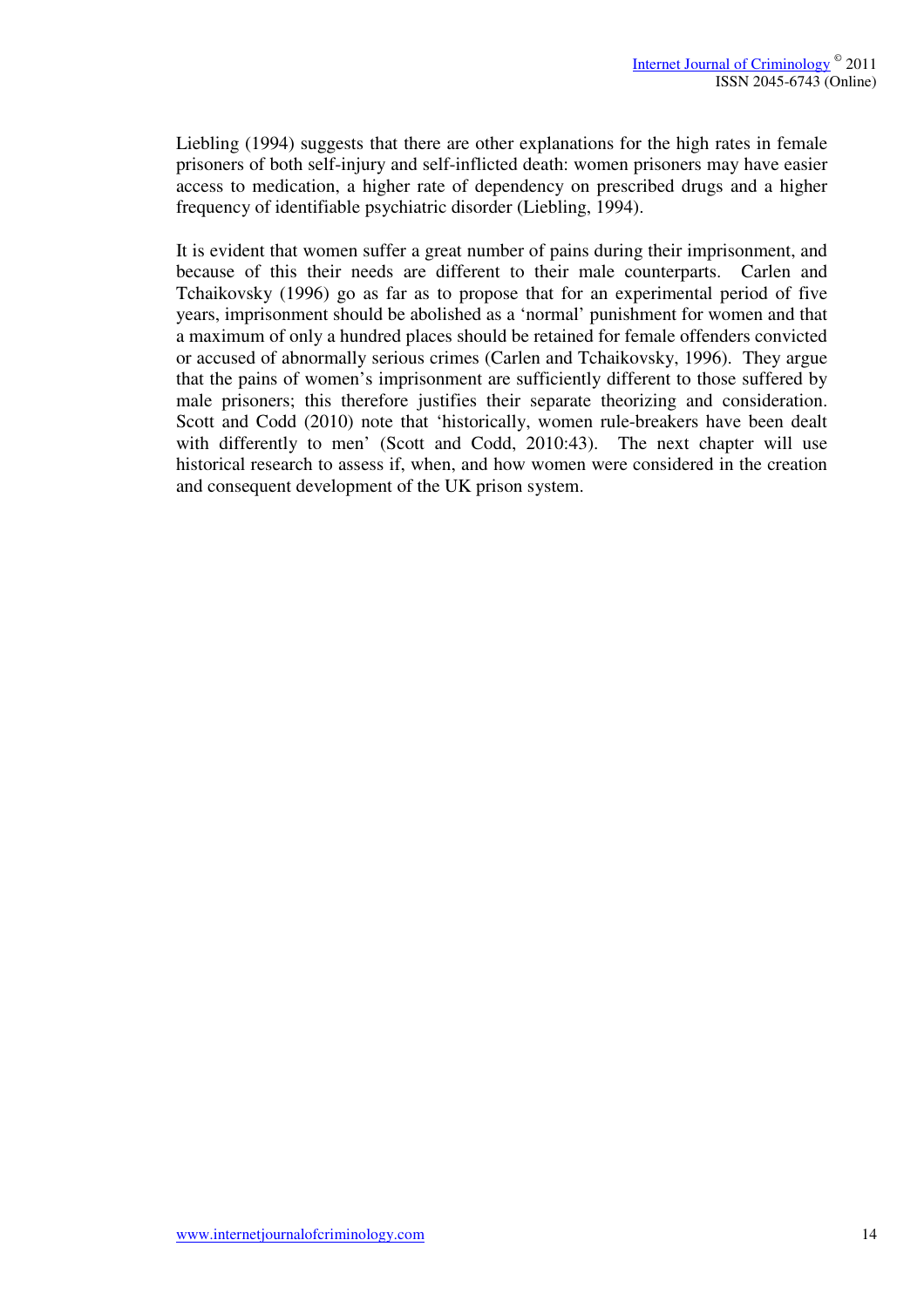## **Chapter 4: History of Prisons**

The word 'prison' comes from the Latin word meaning to seize. A prison is defined as a building to which people are legally committed for custody while awaiting trial or punishment and based on this definition, prisons have been with us for many centuries (Coyle, 2005).

It is notable that despite the fact that women were originally incarcerated in the same institutions as men, most of the historical accounts studied in this chapter make little or no mention of women. Rafter (1990) states:

'...few historians of the penitentiary have noted that women as well as men inhabited these gloomy institutions. Had they investigated the treatment of incarcerated women, they would have found that in nearly every respect, it contradicted the usual picture of penitentiary discipline' (Rafter, 1990:3-4).

Zedner (2006) also acknowledges the 'general silence of penal historians on issues of gender' (Zedner, 2006:37), but appreciates that despite the beliefs of many historians that gender issues failed to generate gender-specific policy, such policies did exist (ibid.).

# 4.1: Pre- $16^{th}$  and  $17^{th}$  Century punishments

There is a consensus among penologists that before the seventeenth century the notion of sending offenders to prison as a punishment in itself rarely occurred (Fox, 1952: Coyle, 2005), although some commentators have argued that this did happen, at least from the thirteenth century for 'fraud, contempt, disobedience to authority, failure in public duty and petty crime' (McConville, 1981: Coyle, 2005:26).

Camp (1974), referring to prison conditions until the beginning of the nineteenth century, observes that 'men, women and children were housed indiscriminately in buildings that never saw the light of day' (Camp, 1974:14), however, according to Harding et al. (1985), the earliest recorded attempt to provide separate accommodation was in York in 1237 (Harding et al., 1985).

In 1293 the Chancellor of Oxford University urged for the borough gaol to be extended by one floor so that suspect offenders, trespassers and women may all be held separately. The segregation of women was declared necessary 'for the avoidance of sin' (ibid.). This 'sin' must have been accomplished, as not all prisons followed such segregation; one offender, Matilda Hereward, appears to have been pregnant on every occasion on which the justices of gaol delivery visited her prison over a period of 18 months and her execution was thereby delayed (ibid.).

Harding et al. (1985) argue that the presence of women within gaols made them vulnerable to more sinister consequences - in 1449 William Arnold, the gaoler of Newgate, was imprisoned for rape of prisoners in his care, as was an earlier Richmond gaoler, Thomas Porter (ibid.). According to Cambridgeshire Criminal Justice Board (2011), most convicted felons were hung and beheading was normally reserved for noblemen and women (Cambridgeshire Criminal Justice Board, 2011).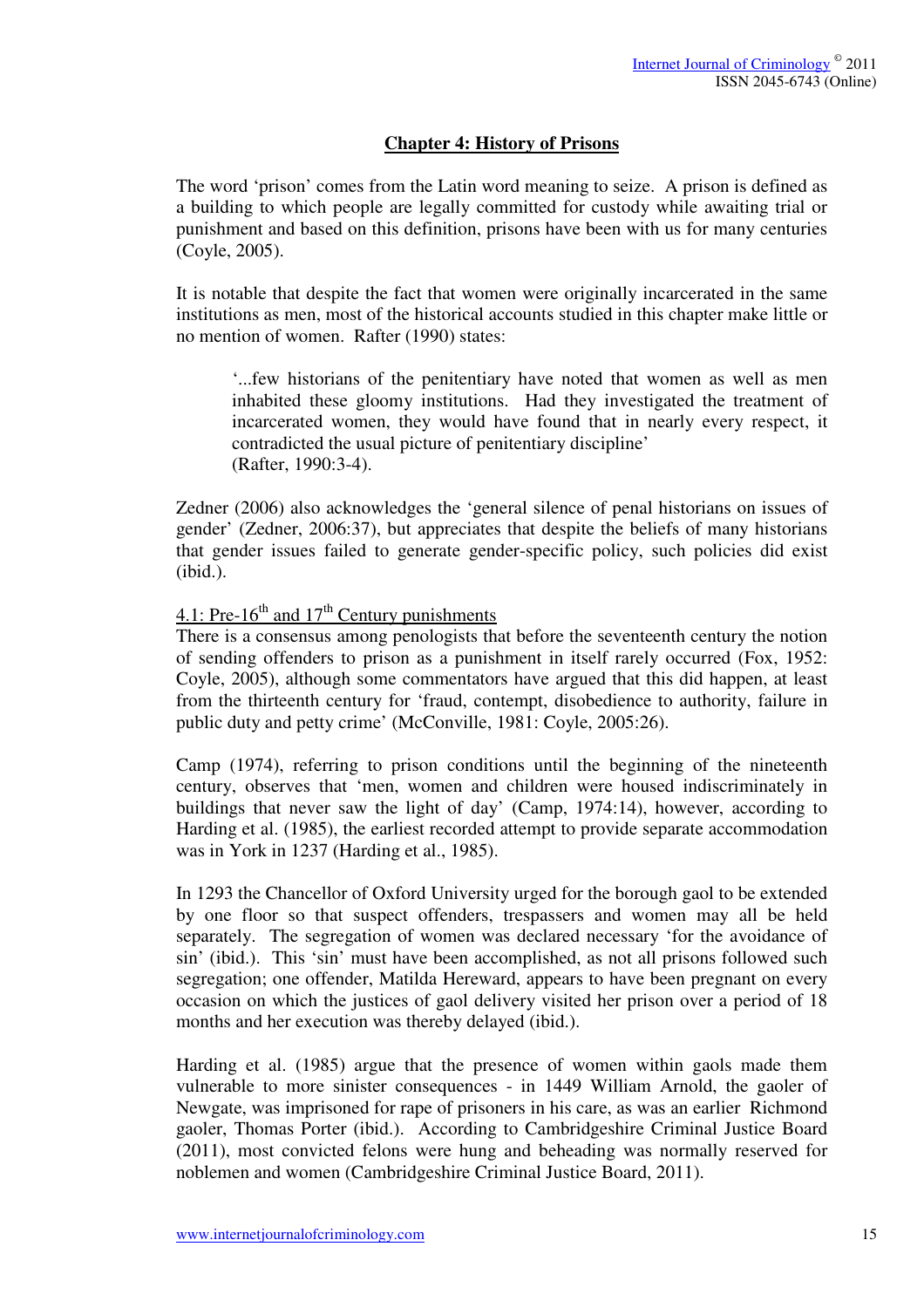Towards the end of the seventeenth century, the older notions of the majority of disputes being settled locally, either by the villagers themselves or by the Landowner became undermined and the pressure was placed on the modern concept of 'crime' as the same no matter where it is committed, or whoever commits it (Lea, 2006).

## 4.2:  $18<sup>th</sup>$  Century - transportation and early penal reform

Playfair (1971) finds that under the exterminatory penal system of the eighteenth century and earlier, children were as harshly dealt with as adults and women as harshly dealt with as men (Playfair, 1971). Smith (1962) also notes that in pre-industrial times, women and men were subject to the same penalties, most of which were noncustodial (Smith, 1962: Heidensohn, 1985). Smith sees that as Bridewells and penal custody developed, women were equally liable with men and young children to be imprisoned (ibid.).

Playfair (1971) and Smith's (1962) findings perhaps support the argument made by Carlen (2002) that women have been treated as though they are men (Carlen, 2002). However, while there were many punishments designed to publicly shame and hurt the offenders, such as branding, whipping and mutilation; there were also punishments especially designed for women, known as 'common scolds', including the ducking stool and 'scold's bridle'. The ducking stool comprised of a chair in which a convict was affixed and then immersed repeatedly into a body of water (Duhaime, 2011) and the scold's bridle was a device used to 'control, humiliate and punish gossiping, troublesome women by effectively gagging them' (h2g2, 2006).

After the Transportation Act 1718, the principal method of disposing of the majority of offenders who were not hanged was by transportation, but to some contemporaries the crime wave of the 1750s seemed to show that this was failing to deter offenders (Rawlings, 1999). The government began sending offenders to the hulks – worn out battleships moored off naval dockyards in the south of England – where they worked either on the docks or dredging out rivers and where, perhaps to reassure the public, they were exposed to view (ibid.). Rawlings (1999) sees this as a key moment in penal policy and administration because although the government had spent large amounts of money on transportation since the Act, it now became involved in the administration of large prisons in England for the first time (ibid.).

After the end of transportation to America, the work of the penal reformer John Howard (1727-1790) raised awareness in imprisonment (Freeman, 1978: Rawlings, 1999; Whitfield, 1991: Rawlings, 1999). In 1774, Howard published the first of his massively documented and horrifying reports on the state of the prisons in England and Wales. He found that without regard to their sex, age, character or record, offenders were manacled and herded together like cattle in airless wards and dungeons (Howard, 1774: Playfair, 1971).

Howard argued that an individual could be reformed by being given the opportunity (or forced) to seek her or his own salvation in prison (Rawlings, 1999). He campaigned for the segregation of the sexes in prison (Camp, 1974; Carlen and Worrall, 2004); a concern which was an important issue for the nineteenth-century female prison reformer, Elizabeth Fry (1780-1845). Carlen and Worrall (2004) note that this is not surprising: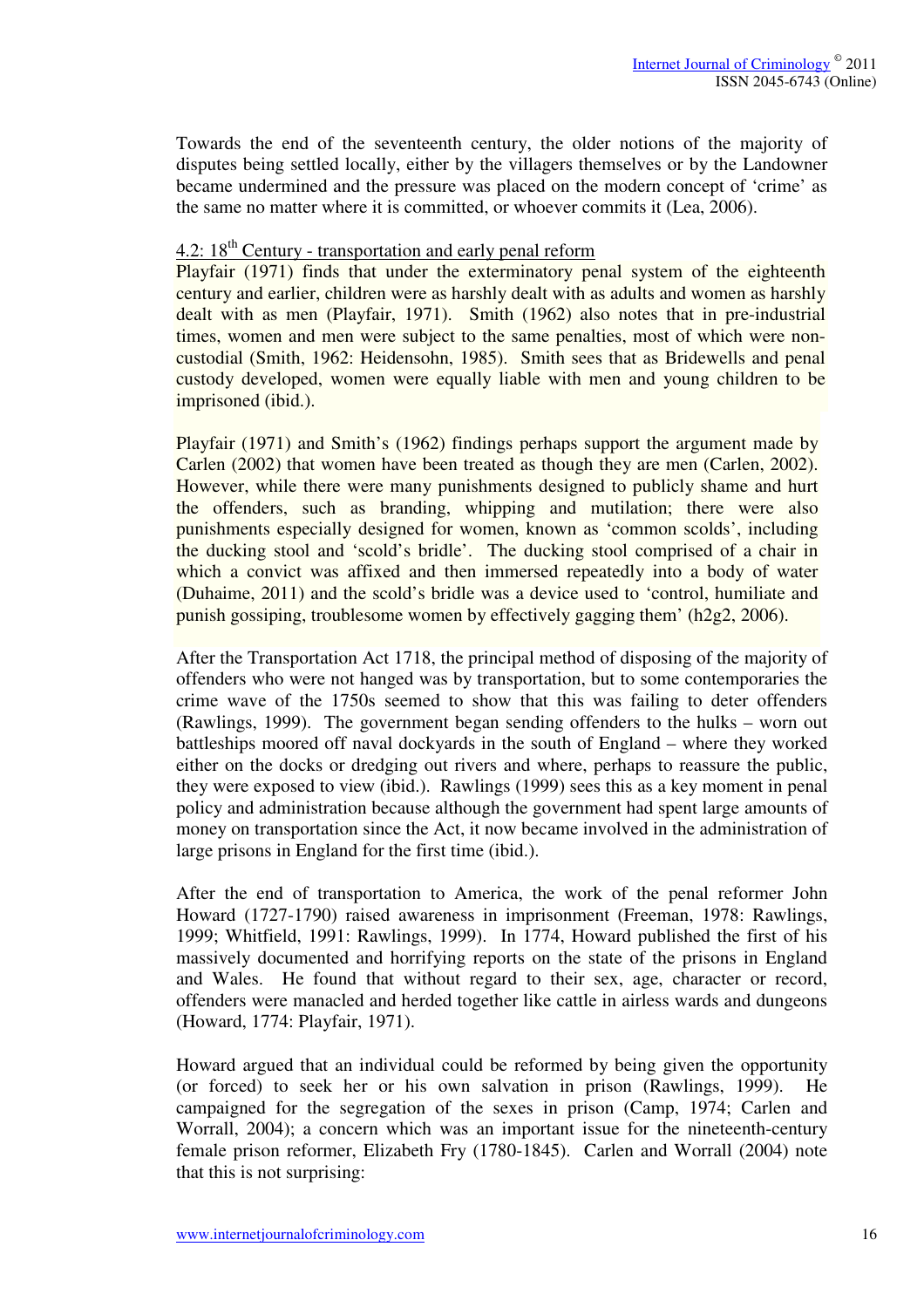'...given the idealised images of woman-hood that have been around from the seventeenth century onwards, and given also, the relatively small proportions of women in the total prison population since the end of the nineteenth century' (Carlen and Worrall, 2004:7).

Howard and others made a number of suggestions which contributed towards the Penitentiary Act 1779; proposing for there to be two penitentiaries – one for men and one for women – run by salaried officers and subject to a committee of supervisors. The penitentiary would reward prisoners for good behaviour and punish them for bad through a system of grading, payment and remission. It was seen as a place for separating prisoners to secure good health and to prevent moral contamination, as well as a means to achieve an improvement in the morals of the prisoners and of deterring others from crime (Smith, 1778: Rawlings, 1999). Although no penitentiary was built and the act was allowed to expire in 1784 (Rawlings, 1999), the growing problems associated with hulks such as their extremely high mortality rates, along with the work of Howard and others maintained interest in the possibilities offered by carefully designed prisons (ibid.).

While ideas about reforming the criminal justice system were still being debated, change had been taking place throughout the eighteenth century. The development of transportation, houses of correction and prisons created alternative punishments for a range of offenders, but it was in the nineteenth century that the pace of change began to move rapidly (ibid.).

## 4.3:  $19<sup>th</sup>$  Century – segregation of the sexes and cellular confinement

Camp (1974) describes prison conditions until the beginning of the nineteenth century as 'primitive and barbaric' (Camp, 1974:14). In the nineteenth century, for the most part, policy was concerned with male prisoners, but the approach taken to women offenders also changed. It had been commonplace in the eighteenth century to see women not as criminals but as the causes of crime and by the nineteenth century women were regarded as normally morally superior to men. They were seen as mad, evil, or the 'helpless product of a defective biological constitution' (Rawlings, 1999:86). Many policy makers regarded these conditions as untreatable, nevertheless the belief that a different approach was needed for dealing with women prisoners from that used for men can be seen in the penal reforms introduced by Elizabeth Fry into Newgate from 1816 (ibid.).

Fry was initially concerned with the children and not the women prisoners (Howard League for Penal Reform, 2011) but she quickly sought to improve the physical conditions for the women, concentrating on their behaviour rather than their moral corruptness (ibid.). Long overdue alterations and improvements were made to the ancient Newgate Prison, and in 1817 Fry and her Quaker friends were allowed to form a Ladies' Prison Committee in an attempt to improve the conditions of female convicts (Camp, 1974). The 1839 Prison Act made recommendations regarding the separation of prisoners 'in order to prevent contamination', and imposed rules on their treatment according to their classification' (Camp, 1974:15).

This, along with Fry's work, led to the separation of men and women in the gaols in the mid-nineteenth century (Playfair, 1971; Rafter 1990; Carlen and Worrall 2004) and the appointment of women warders, matrons and, later, lady superintendents to oversee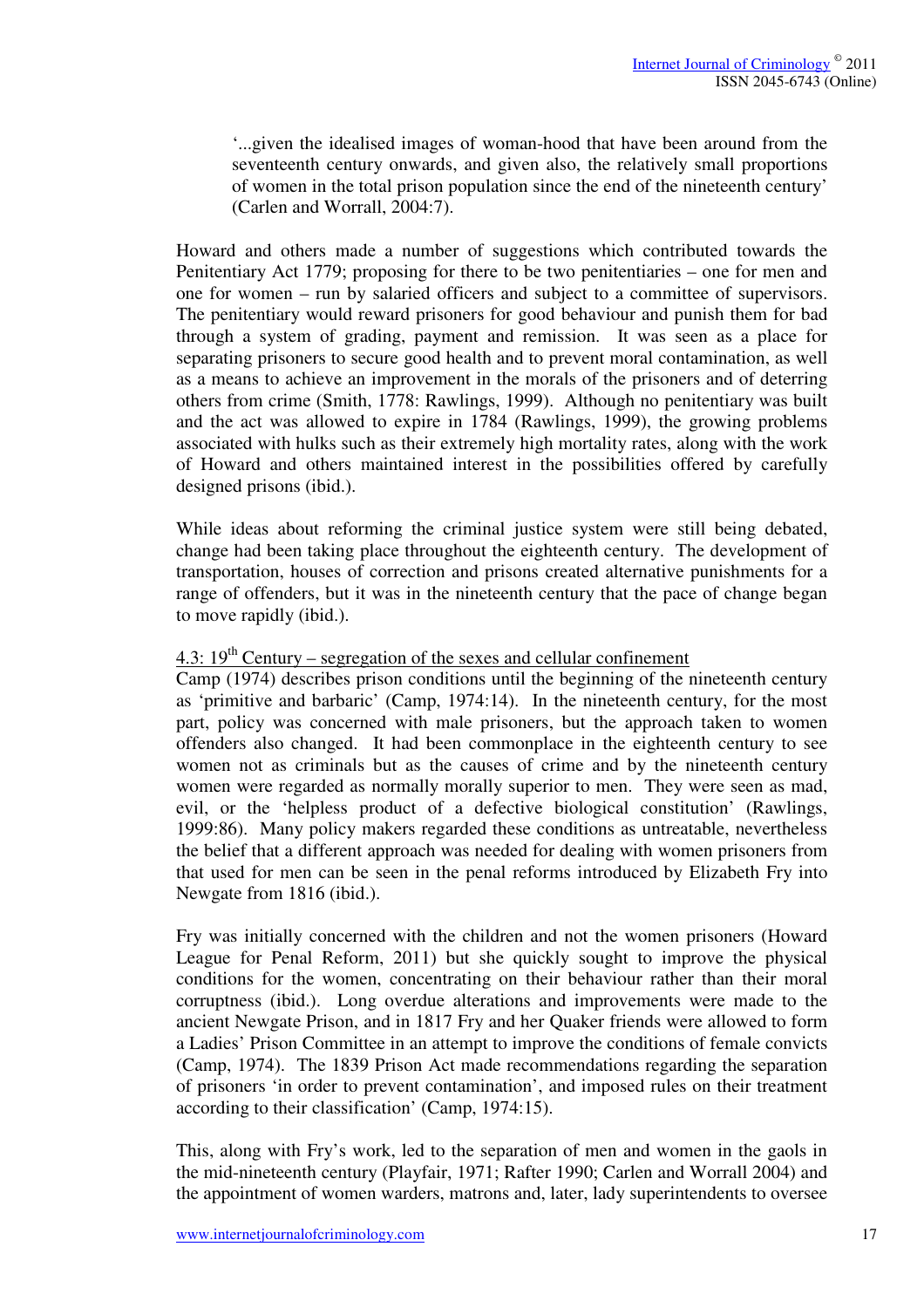the women's side (Dobash et al., 1986: Carlen and Worrall, 2004; Playfair 1971; Rafter, 1990). According to Heidensohn (1985), a distinct regime for women was formed (Heidensohn, 1985). Rawlings (1999) describes the 'productive work' that the regimes provided women with, in order to give them skills that they could use on release such as making clothes, washing and cooking; whereas men were put to unproductive hard labour in the public work prisons (Rawlings, 1999).

In contrast, Carlen and Worrall (2004) and Scott and Codd (2010) argue that the regimes for women were only very slightly different to those specifically designed for men in the abolishment of the corporal punishments (still inflicted on male prisoners) and, in some institutions, women were allowed longer periods of association (Carlen and Worrall, 2004; Scott and Codd, 2010). Playfair (1971) sees that these actions were 'chivalrously inspired', out of a realization that even women lawbreakers belonged to the fairer and frailer sex (Playfair, 1971). Dobash et al. (1986) also cite patriarchal conceptions as playing a crucial role in the responses to women right from the beginning of the modern prison (Dobash et al., 1986: Carlen and Worrall 2004).

The 'chivalry theory' claims that chivalry leads police and sentencers (who are predominantly male) to afford women less harsh treatment (Cavadino and Dignan, 2007). The opposing view has been termed the 'evil woman' theory (Nagel and Hagan, 1983: Cavadino and Dignan, 2007) and has been put forward by many feminist commentators (Cavadino and Dignan, 2007). It means that women who offend will receive harsher treatment in the criminal justice system because they are seen as 'doubly deviant' – they have offended not only against the law, but also against social norms about how women should behave (ibid.).

Millbank Penitentiary was the first prison to use the utilitarian principles of Jeremy Bentham's Panoptican, allowing for round-the-clock surveillance of the inmates by their superintendent. According to Playfair (1971), Millbank's first inmates in 1816 were all female (Playfair, 1971). Playfair (1971) describes a report in The Times published the day before Millbank opened: 'several noblemen and ladies of distinction went over the different cells which were then ready for the reception of the female convicts' (Playfair, 1971:33). An article in The New York Times (1875) quotes the then Surveyor General of Prisons, Colonel Edmund Du Cane; who refers to the female inmates of Millbank - 'Millbank Penitentiary, the prison whither females are sent from the dock' (Du Cane, 1875: The New York Times, 1875). Du Cane (1875) also points out that Milllbank was regularly attended by 'the schoolmistress' and 'the lady visitor' (ibid.).

As the basic principles and system of the Panoptican still apply in modern prisons, this evidence appears to contradict views that the UK prison system was designed by men, for men; because it was originally tested on females and reviewed by both men and women, with Elizabeth Fry's Ladies' Prison Committee forming only a year later.

According to Playfair (1971), in the late nineteenth century female convicts were in some ways treated better than men – they were offered a larger gratuity, a maximum of £4 instead of £3 on their discharge, and could start earning marks, as the men could not, during the probationary period of separate confinement. They were also entitled to a higher maximum remission of sentence – one third rather than one quarter (Playfair, 1971).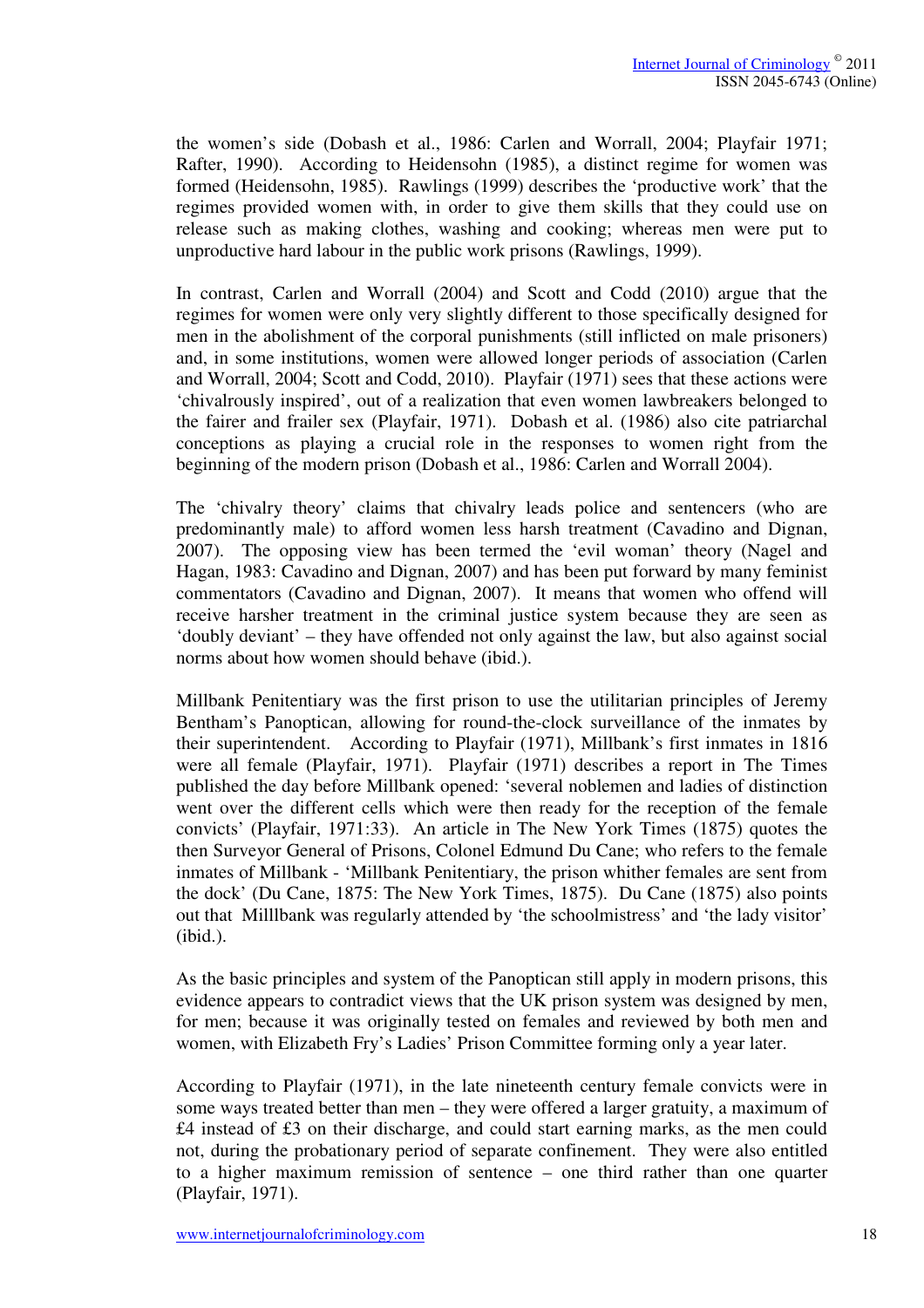Elizabeth Fry's blueprints for women's penal regimes 'prescribed several of the disciplinary techniques which became hallmarks of the mid to late-twentieth century institutions' (Carlen and Worrall, 2004:8). However, many of Elizabeth Fry's ideas, based upon her experiences among the prisoners in Newgate, 'remain aspirations rather than achievements within the prison system of the twenty-first century' (Halliday, 2006:182).

Towards the end of the nineteenth century belief in punishment and deterrence as the main objects of imprisonment, and confidence in the separate system as a desirable and effective means of dealing with prisoners, came increasingly under question (Edwards and Hurley, 2002). The Gladstone Committee produced a report in 1895 reflecting this change in attitudes towards prisoners. 'We start', said the Committee, 'from the principle that prison treatment should have as its primary and concurrent objects, deterrence and reformation' (Gladstone Committee, 1895: Edwards and Hurley, 2002). The report contained a number of recommendations for penal policy, including the abolishment of unproductive labour in favour of industrial labour which under proper conditions was healthier, eased the task of providing industrial work in prison, and, if regarded as a privilege which could be withdrawn, would not endanger control (Edwards and Hurley, 2002).

The report cited rehabilitation as a principal objective on the penal agenda and ever since it has been a major, but not sole aim of the penal system. The Gladstone Report led to the Prison Act of 1898 which unified the convict and local prison systems, created three classes of prisoner, limited the use of corporal punishment and introduced remission of sentence for local prisoners (Coyle, 2005).

#### 4.4:  $20^{th}$  Century – the Woolf Report

In 1902 Holloway became the main prison for women after the last of the male prisoners were transferred to Brixton. Camp (1974) describes how Lady Constance Lytton, one of the most influential of the suffragettes spent some time in Holloway seven years after it became an all-women's prison:

'On the occasion of her first arrest her identity was known, and she was given preferential treatment. But on the second occasion she had purposely dressed as a working woman and gave a false name. Her treatment was very different indeed and led to hardships which resulted in her being a semi-invalid for the rest of her life'

(Camp, 1974:133).

Zedner (1991) notes that a number of educated, influential suffragists between 1905 and 1914 gained direct personal experience of prison, giving huge amounts of publicity to the many humiliating and degrading practices such as the requirement that women have all their hair cut off (Zedner, 1991: Scott and Codd, 2010). While Camp's (1974) description of Lytton's experience suggests that discrimination existed by class in prisons as well as by gender, it is unclear whether the identities of the women whom Zedner (1991) refers to were known by the prison staff.

Smith (1962) sees that although the Chairman of the Prison Commission in 1942 complained that not enough attention had been paid to the specific problems of women in prison, a special agenda for the discipline and treatment of women in custody was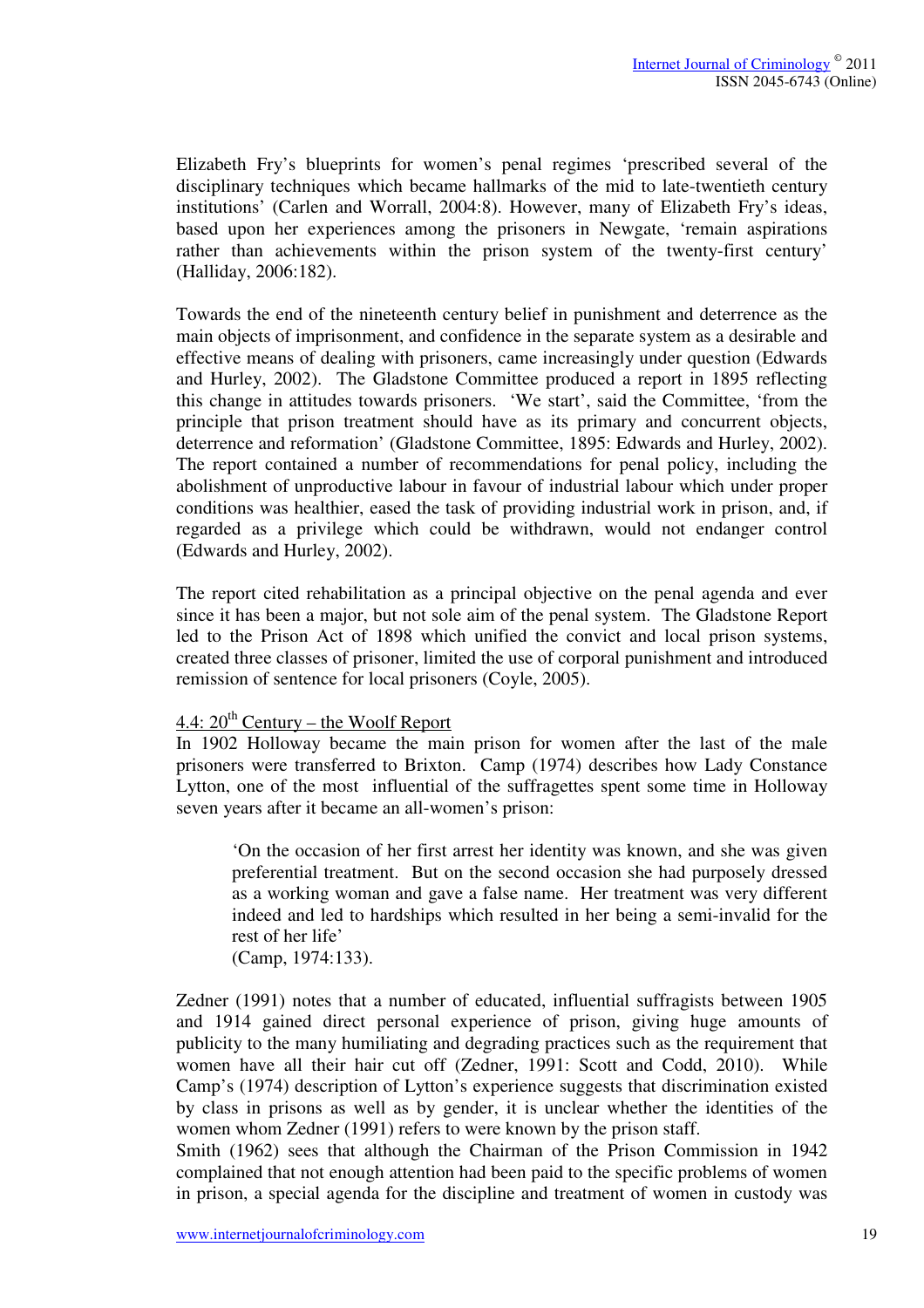gradually and silently being established (Smith, 1962: Carlen and Worrall, 2004). Despite this, Lord Justice Woolf's (1991) report almost fifty years later excluded women's prisons from the terms of reference of the judicial inquiry, even though there had been a serious disturbance at the women's section of Risley Remand Centre a few months earlier (Carlen and Tchaikovsky, 1996).

The Woolf Report (1991) was prompted by a number of riots in the male prison estate and it contained 12 main recommendations to improve prison conditions including the abolishment of the 'slopping out' procedure whereby prisoners were forced to urinate and defecate in chamber pots in their shared cells. Woolf said there should be improved standards of justice within prisons, including access to an independent complaints monitor. The report was widely hailed as the most radical reassessment of the prison system in the  $20<sup>th</sup>$  century (Allison, 2005) and according to Tumim (1996), the Woolf Report remains important because it undermines the belief that if you make prisons bad enough, people will not commit crimes.

Shaw (1996) sees that while there has been a high level of analysis and discussion and some significant theoretical contributions to the understanding of women's imprisonment, it does not appear to have had much impact on policies relating to women offenders (Shaw, 1996). Flynn (1998) suggests that the running of women's prisons should be treated as a distinct specialism. He sees that this was only partially recognised when in 1998 an assistant director, supported by a Women's Policy Group, was appointed to develop model regimes for women prisoners (Flynn, 1998). This occurred after the 1997 Thematic Review of women in prison was published, prompted by an unannounced inspection of HMP Holloway by the then Chief Inspector of Prisons, Sir David Ramsbotham. The Fawcett Society (2004) argues that it is only since then that 'real efforts have been made to address the specific needs of women' (Fawcett Society, 2004:45). This view contradicts Heidensohn's (1985) belief that a distinct regime for women was formed in the mid-nineteenth century (Heidensohn, 1985) and also fails to consider the work of Fry's Ladies' Committee which was dedicated to addressing the needs of women and was created almost 200 years previous to the review.

The review led to the reorganisation of the Prison Service so that women's prisons were managed separately from men's, rather than as an adjunct, and a policy unit dealing with women's prisons was established in the Prison Service though this has now been dismantled (ibid.).

#### 4.5: Women in Prison Today

Since the end of the  $20<sup>th</sup>$  century, there has been a dramatic rise in the numbers of women in prison from an average of 1560 in 1993 (HM Prison Service, 2004) to recent figures stating the number at around 4241 in April 2011 (National Offender Management Service, 2011). According to Scott and Codd (2010):

'...the focus of the debate [around women in prison] has shifted from the nearinvisibility of women in discussions of prisons in the 1980s and the failure to comprehend their particular needs and experiences, to additionally incorporate concern about sheer numbers' (Scott and Codd, 2010:46).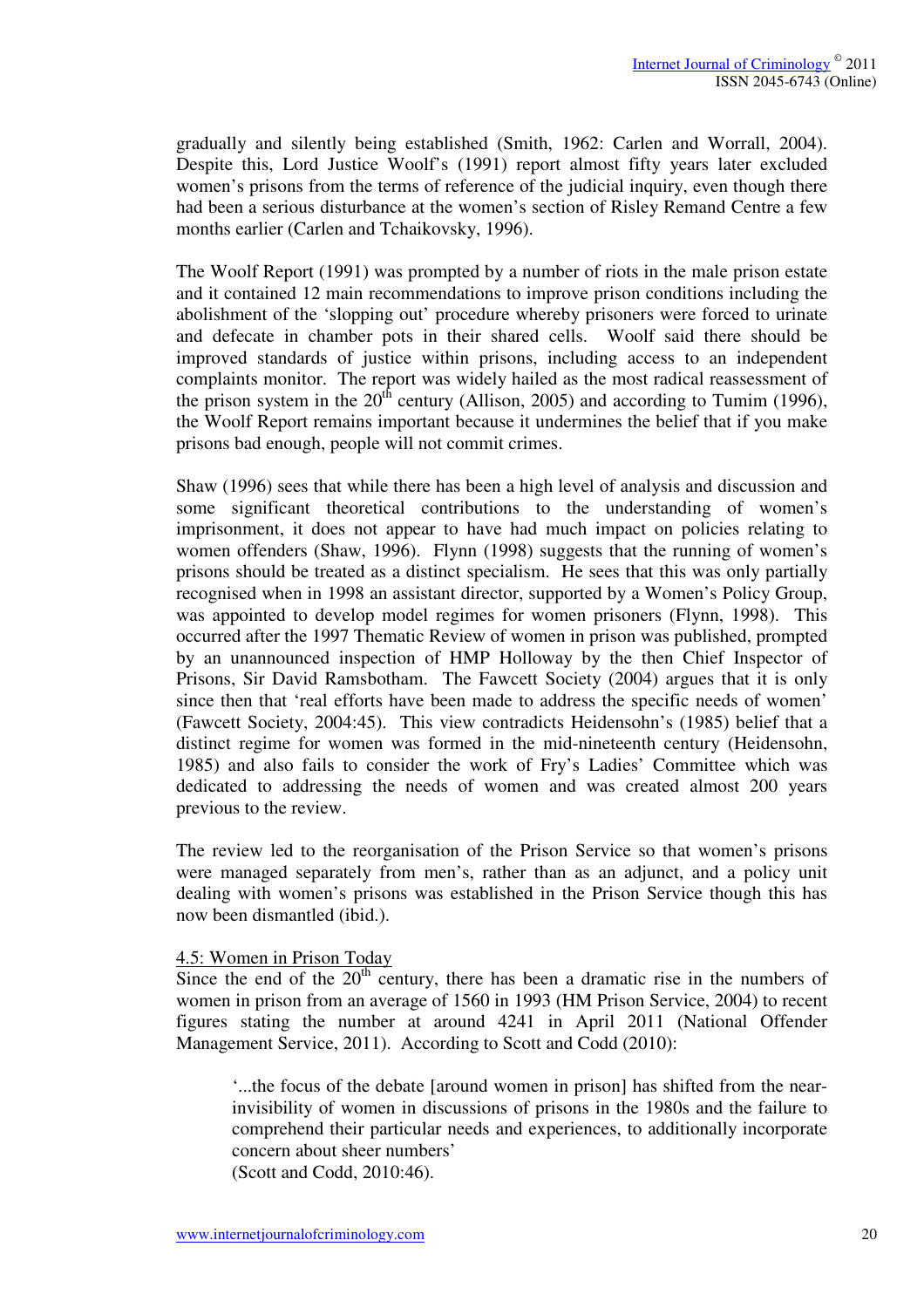Several reports have highlighted the needs of women prisoners and their experiences; in particularly the aforementioned report by Baroness Corston. The Corston Report (2007) contained 43 recommendations and included a detailed blueprint 'for a distinct, radically different, visibly led, strategic, proportionate, holistic, woman-centred approach' (Corston, 2007:79). The government agreed with most of the recommendations and committed to take many of them forward (Scott and Codd, 2010), however, their response has been criticised by many including Baroness Howe of Idlicote who approved the view of the Howard League for Penal Reform that 'the visionary, radical proposals at the heart of the Corston review have either been sidelined or completely abandoned' (Howe, 2009: Scott and Codd, 2010:48).

Scott and Codd (2010) note that while The Prison Service's (2009) set of standards specifically for women's prisons reflect good practice in male prisons, such as 'first night' provision and support for buddy and listener schemes; they can still be criticised for utilising gender in imprisoning women (Scott and Codd, 2010). For example, knitting and cross-stitch are commended as in-cell activities for women; Scott and Codd (2010) see these activities as 'almost archaically gendered' (Scott and Codd, 2010:49). It is understood that while 'archaically gendered' activities and regimes exist, arguments against the imprisonment of women and the conditions of their incarceration will continue to appear in contemporary research and campaigns.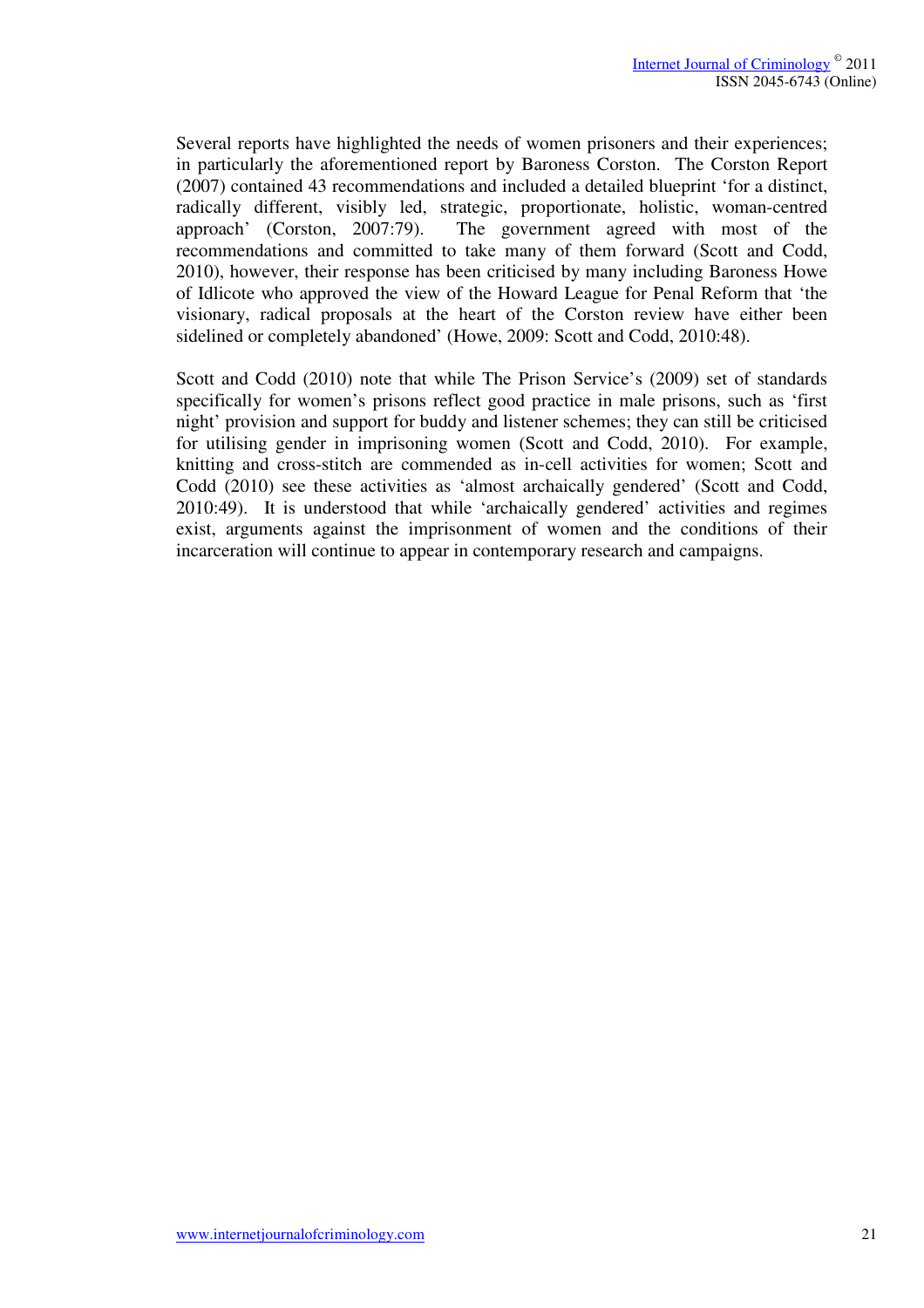## **Chapter 5: Conclusions and the way forward**

This dissertation set out to investigate the veracity of the notion that the UK prison system was designed by men, for men.

It was initially suggested that Smart (1976) and other feminist theorists may have created a braced myth, however, at least in terms of campaigners it appears to be the Corston Report (2007) which has been more influential. It is evident that the report was groundbreaking work at the time and uncovered many controversial issues which appear to be more prominent in the female prison estate, such as mental illnesses and self-injury. Indeed, Scott and Codd (2010) refer to the Corston Report as 'the most significant recent report' (Scott and Codd, 2010:46) and believe that most of the recent policy developments in relation to women's imprisonment have been prompted by the report (ibid.).

As Cavadino and Dignan (2007) comment, 'while there may not be an overall bias against female offenders, they nevertheless continue to suffer in the current punitive climate' (Cavadino and Dignan, 2007:365). Although Corston (2007) regularly emphasises the notion of the UK prison system being unsuitable for women as it was created by men; she does not include any evidence to support this claim.

This claim has been replicated and cited repeatedly in publications by the Fawcett Society; the UK's leading campaign for equality between women and men. Work by Platform 51 (2009) and Prison Reform International (2008) along with other campaigns mirror the views held by Corston (2007) and the Fawcett Society (2004; 2007; 2009), suggesting that the Corston Report (2007) has been the most important piece of work in determining the orthodox view on the treatment of women in the penal system. Despite the lack of evidence supporting the claims by Corston and others; there has been little effort by scholars or official bodies to provide an opposing argument.

It is therefore inaccurate to conclude that the UK prison system was designed by men, for men because there is not enough evidence to support the claim. The history of the UK prison system outlined in chapter 4 could lead to a conclusion that women have been involved a lot more than campaigners and scholars suggest, for example the work of Elizabeth Fry 'prescribed several of the disciplinary techniques which became hallmarks of the mid to late-twentieth century institutions' (Carlen and Worrall, 2004:8). It is interesting that it is Carlen and Worrall (2004) who note this because in the same text they argue that women's prisons are 'inappropriately modelled on institutions designed for men' (Carlen and Worrall, 2004:9). Carlen (2002) suggests that critiques and assessments of women's treatment in the penal system are riven with contradictory assumptions, assertions and aspirations. Ironically, it appears that this may apply to her own work as well as the historical accounts; highlighting the difficulty of sourcing reliable information on the history of the UK prison system.

A vital part of the findings is the evidence surrounding Millbank Penitentiary. If the evidence is true; the beliefs of Corston (2007) and others may be incorrect, because Playfair (1971) and the New York Times (1875) suggest that while the physical structure and design of the prison may have been designed by men, the modern prison was trialled on and developed for women.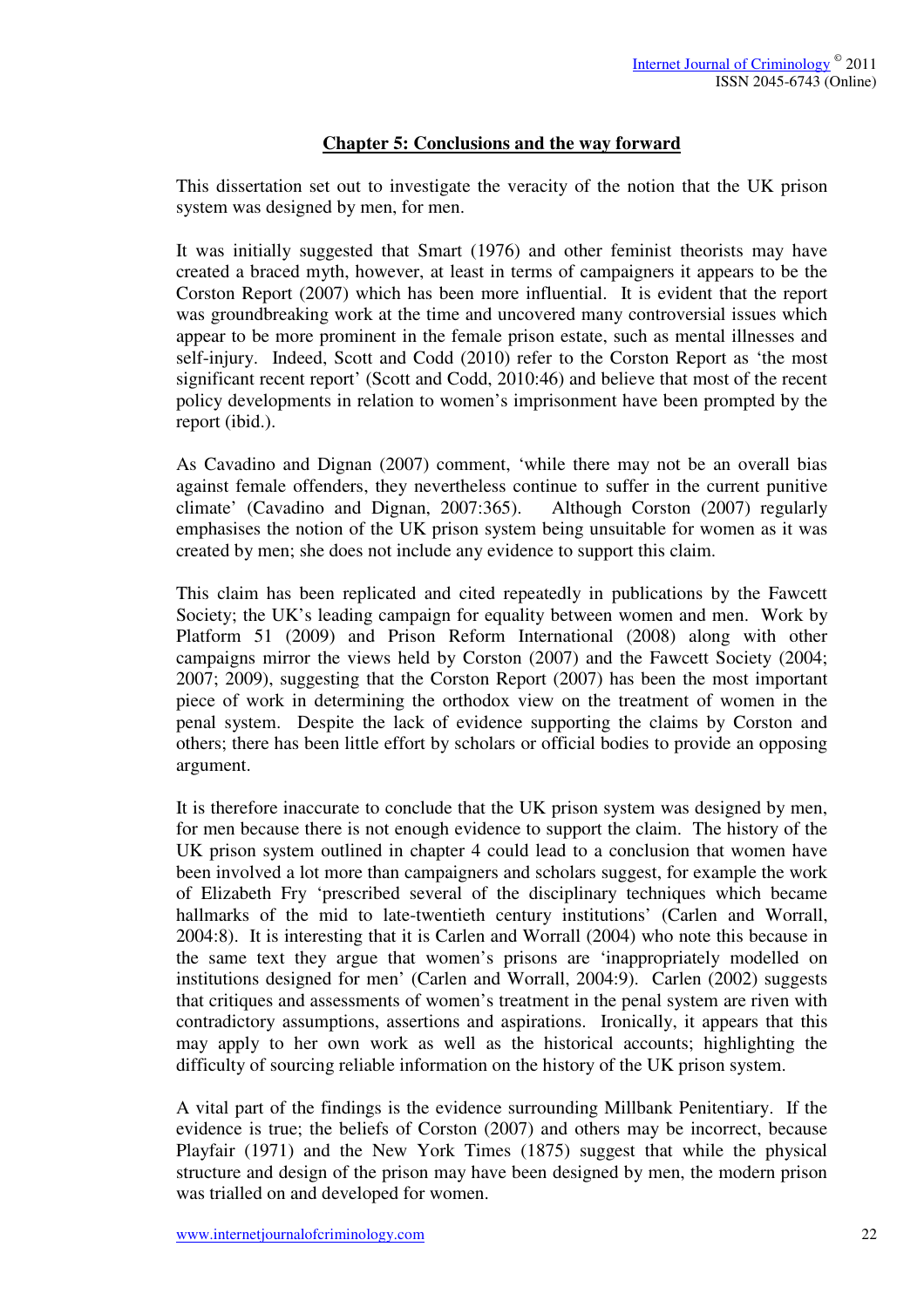According to Playfair (1971) and the New York Times (1875), Millbank was initially inhabited by female inmates and its system was approved by ladies as well as lords. This contradicts any beliefs that the current system was created by men, for men and retrospectively adapted to suit the needs of women because women were the first inmates that the system was trialled on. The main principles of Jeremy Bentham's Panoptican system implemented at Millbank still exist today. As evidence supporting this contradictory information is sparse; one cannot yet come to a conclusion that women were involved in the design and implementation of UK prisons. Future research searching for a determinate gender-based argument on the history of the prison system should therefore further investigate Millbank in order to discover precisely how women were involved as inmates or reviewers of the system.

In conclusion, while prisons may not have been designed particularly with women's needs in mind, it could be argued that they have not been designed with men's needs in mind either, as many of the issues associated with female imprisonment also occur in the male prison estate. This suggests that the prison environment itself can encourage negative behaviours, regardless of gender, for some of the most vulnerable members of society.

In order to discover alternative ways to explain how and why the prison system in the UK exists in its current form, it is proposed that subsequent research on the history of the UK prison system could benefit from shifting focus away from gender-based arguments and undertaking a more open-minded approach. This could allow for societal explanations, which up until now have arguably not been considered with enough importance. Carlen and Tchaikovsky (1996) suggest that social inequities must be used to contextualize proposed reforms for women. They argue that unless this happens, 'custodial conditions for women are likely to worsen their post-prison effects and are likely to multiply and become more deleterious, and the numbers of women jailed in the future will probably increase' (Carlen and Tchaikovsky, 1996:215).

In the context of this dissertation, social inequities in the history of the prison system could stem from the use of ladies and lords to review prisons. Camp's (1974) description of Lady Constance Lytton's imprisonment in the early twentieth century suggests that discrimination existed in the prison system in terms of class, rather than by gender alone. In hindsight, an investigation into this could have been beneficial but for the purpose of this research, time constraints would not have allowed this to be possible. It is therefore recommended that this research is undertaken in the future in order to determine if this was part of a wider context in the UK society at the time, whereby prison was a means for the upper class to repress the lower classes. Up until now societal explanations have arguably not been considered with enough importance and they should be researched extensively in the future.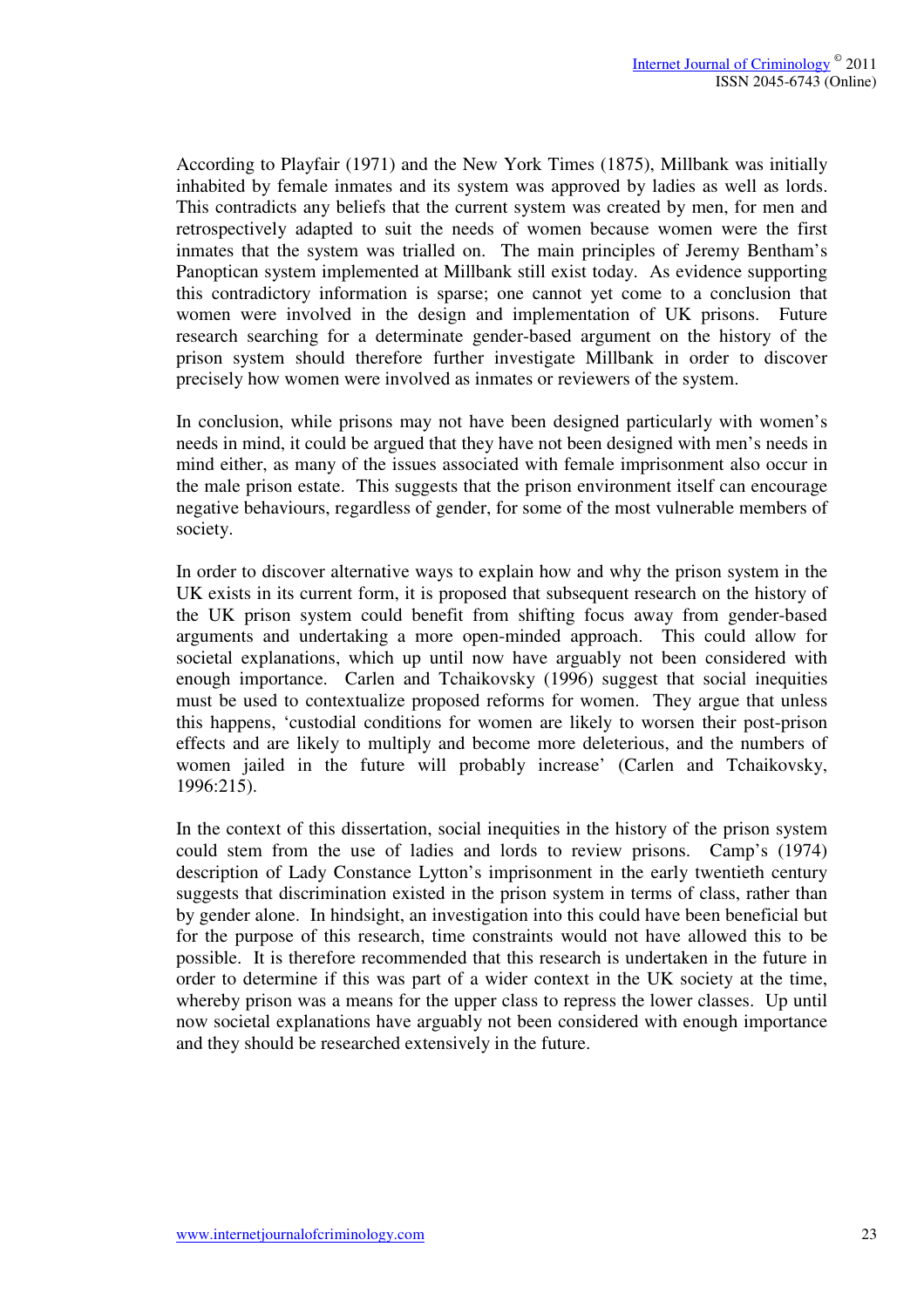## **Appendix:**

## **Letter to Prison Reform Trust**

Prison Reform Trust 15 Northburgh Street London EC1V 0JR

Flat 31 Royal Victoria Court Gamble Street Nottingham NG7 4ET

Mobile: 07824825986 Email: lydia.hackney2008@my.ntu.ac.uk

05/01/2011

Dear Sir/Madam

I am an undergraduate studying Criminology at Nottingham Trent University and would be very grateful if you could help me in any way with a number of questions that I have regarding the research I am conducting for my dissertation. My dissertation has the following aim:

*'There is a widely held belief that the UK prison system was largely designed by men, for men. This dissertation will investigate the veracity of this notion.'* 

I have researched a number of sources and haven't yet been able to find out some important information which I think you may be able to shed some light on:

- Was there a specific date, or legislation marking when men and women were separated in prisons, and/or any reasons for the separation?
- I am aware of the work by Jeremy Bentham and his Panoptican prison design, however, were there any women involved in the original prison designs and erection?
- Since the erection of the first prisons, have any women been involved in their reform?
- Are you able to recommend to me any sources on the history and development of the prison system that you think may be useful for my research?
- Do you have an opinion on the topic that you would like to share with me?

I'd like to thank you in anticipation for any help you are able to provide me with.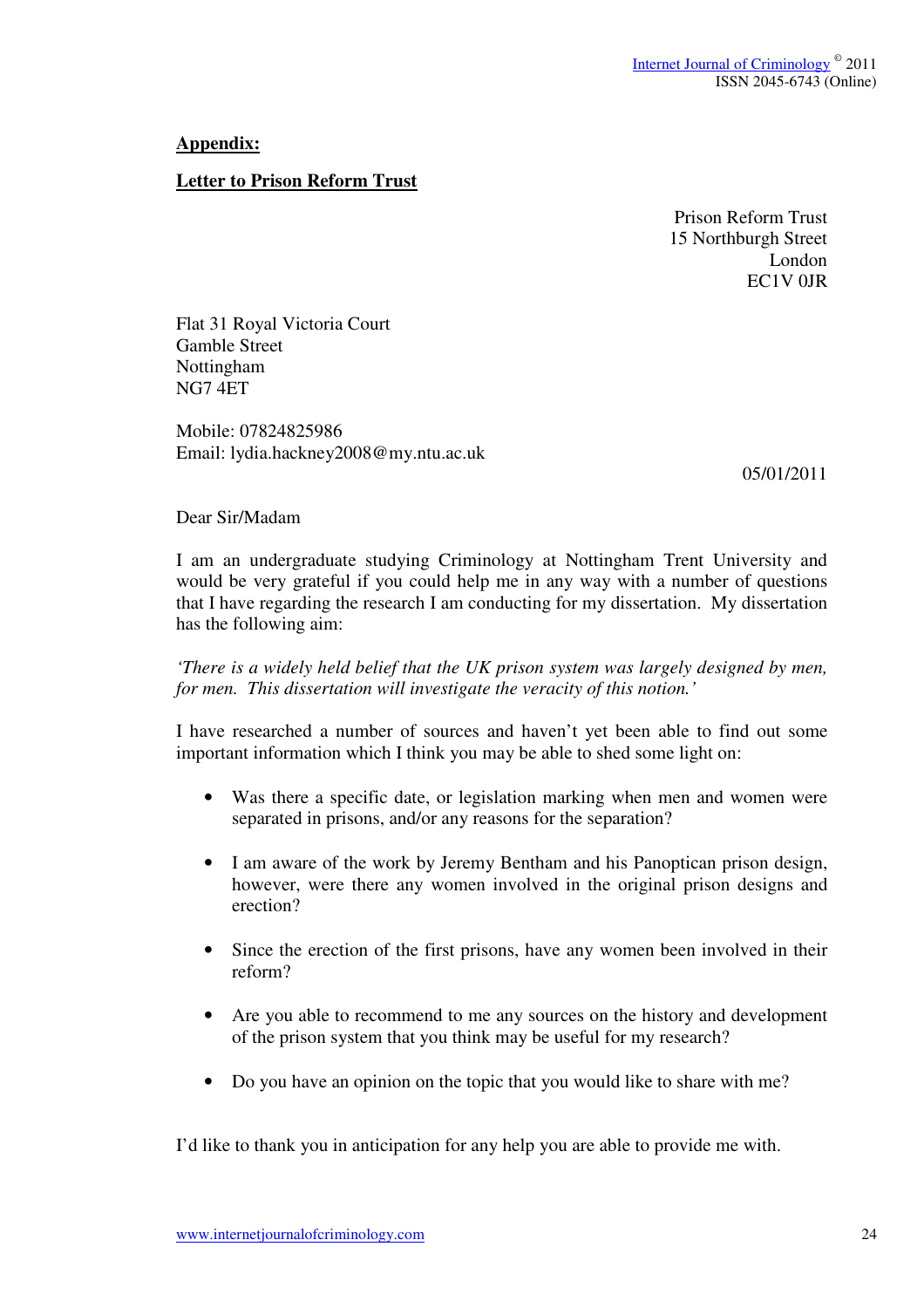Yours faithfully

Lydia Hackney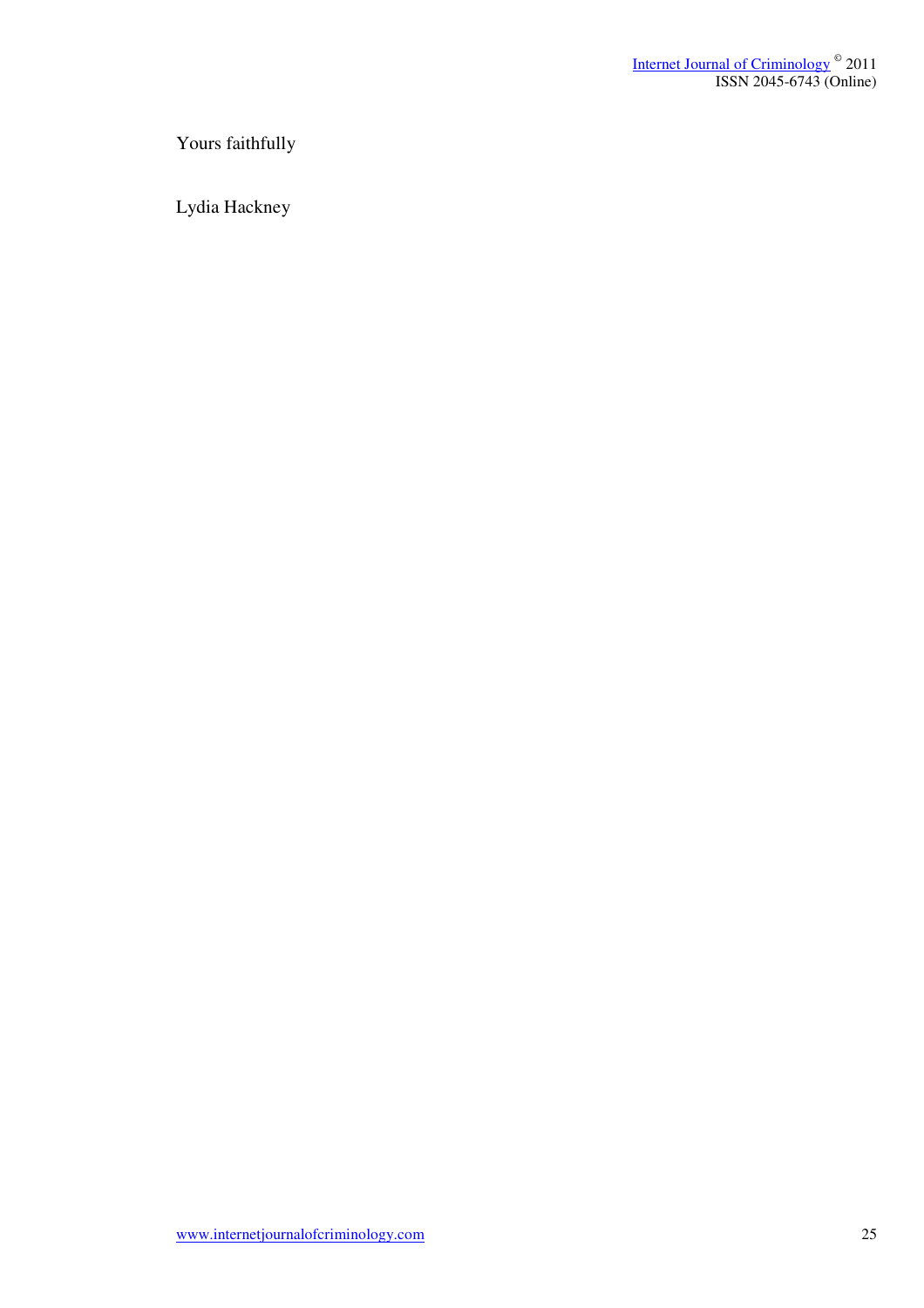#### **References**

Action for Prisoners' Families, 2011. 'Facts and Figures about Prisoners' Families' (Internet) Available at:

http://www.prisonersfamilies.org.uk/uploadedFiles/Information\_and\_research/Facts% 20and%20Figures%20about%20prisoners'%20families.doc , Accessed 30/03/11.

Allison, E., 2005. 'Strangeways here we come' (Internet) Available at: http://www.guardian.co.uk/society/2005/apr/01/prisonsandprobation.immigrationpolic y , Accessed 12/04/11.

Bastick, M., & Townhead, L., 2008. *Women in Prison: A commentary on the UN Standard Minimum Rules for the Treatment of Prisoners*. Geneva: Quaker United Nations Office.

Bright, M., 2004. 'Women burn, strangle, and stab themselves in jail hell' (Internet) Available at:

http://www.guardian.co.uk/uk/2004/feb/08/ukcrime.prisonsandprobation1?INTCMP=S RCH , Accessed 10/03/11.

Bryman, A., 2004. *Social Research Methods*. 2<sup>nd</sup> Edition. Oxford: Oxford University Press.

Cambridgeshire Criminal Justice Board, 2011. 'Crime and punishment in the Middle Ages' (Internet) Available at: http://lcjb.cjsonline.gov.uk/Cambridgeshire/1534.html, Accessed 12/04/11.

Camp, J., 1974. *Holloway Prison: The Place and the People*. Devon: David & Charles.

Carbon Trust, 2009. *Her Majesty's Prison Service: Carbon management puts energy saving on the agenda at prisons*. London: Carbon Trust.

Carlen, P., 2002. 'Introduction: Women and Punishment' in P. Carlen, 2002, *Women and Punishment: the struggle for justice.* Cullompton: Willan Publishing, pp. 3-20.

Carlen, P., & Tchaikovsky, C., 1996, 'Women's Imprisonment in England at the End of the Twentieth Century: Legitimacy, Realities and Utopias' in R. Matthews and P. Francis, 1996, *Prisons 2000: An international perspective on the current state and future of imprisonment.* Basingstoke: MacMillan Press Ltd, pp.201-218.

Carlen, P. & Worrall, A., 2004. *Analysing Women's Imprisonment*. Cullompton: Willan Publishing.

Cavadino, M. & Dignan, J., 2007. *The Penal System*. 4<sup>th</sup> Edition. London: Sage Publications.

Corston, J., 2007. *The Corston Report: A Review of women with particular vulnerabilities in the Criminal Justice System.* London: Home Office.

Coyle, A., 2005. *Understanding prisons: Key issues in policy and practice.*  Maidenhead: McGraw-Hill.

www.internetiournalofcriminology.com 26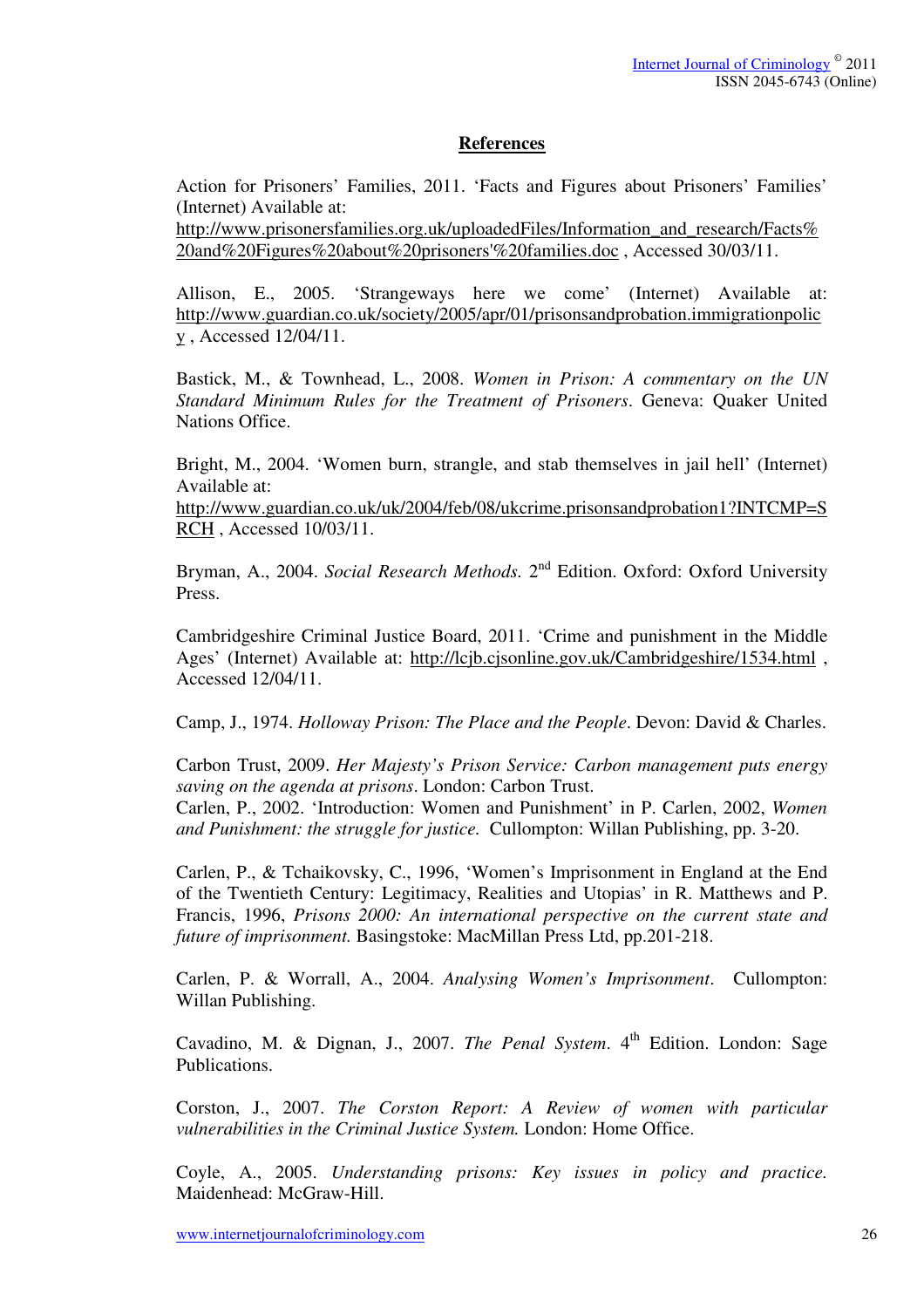Davies, P., Francis, P. & Jupp, V., 2011. *Doing Criminological Research*. 2<sup>nd</sup> Edition. London: Sage Publications.

Dell, C. A. and Beauchamp, T., 2006. 'Self-Harm Among Criminalized Women' (Internet) Available at: http://www.ccsa.ca/2006%20CCSA%20Documents/ccsa-011338-2006-e.pdf , Accessed 09/04/11.

Denscombe, M., 2002. *Ground Rules for Good Research: a 10 point guide for social researchers.* Maidenhead: Open University Press.

Devlin, A., 1998. *Invisible Women*. Winchester: Waterside Press.

Duhaime, L., 2011. 'Ducking Stool Definition' (Internet) Available at: http://www.duhaime.org/LegalDictionary/D/DuckingStool.aspx , Accessed 05/04/11.

Edwards, A. and Hurley, R., 2002. 'Prisons: Sources of information on prisoners, history and architecture' (Internet) Available at: http://www.hmprisonservice.gov.uk/assets/documents/1000015Fhistorysourcesmar04. doc , Accessed 01/04/11.

Fawcett Society, 2004. *Women and the Criminal Justice System: A report of the Fawcett Society's Commission on Women and the Criminal Justice System.* London: Fawcett Society.

Fawcett Society, 2007. *Women and Justice: third annual review of the Commission on Women and the Criminal Justice System.* London: Fawcett Society.

Fawcett Society, 2009. *Engendering Justice - from Policy to Practice: Final report of the Commission on Women and the Criminal Justice System.* London: Fawcett Society.

Fazel, S. and Benning, R., 2009. Suicides in female prisoners in England and Wales, 1978-2004, *The British Journal of Psychiatry,* 194, pp.183-184.

Flynn, N., 1998. *Introduction to Prisons and Imprisonment*. Winchester: Waterside Press.

Frankfort-Nachmias, C., & Nachmias, D., 2008. *Research Methods in the Social Sciences*. 7<sup>th</sup> Edition. New York: Worth Publishers.

Fry, E., 1827. *Observations on the visiting, superintendence, and government of female prisoners*. London: John and Arthur Arch.

Genders, E., & Player, E., 1987. 'Women in Prison: The Treatment, the Control and the Experience' in P. Carlen and A. Worrall, 1987. *Gender, Crime and Justice*. Milton Keynes: Open University Press, pp. 161-175.

*Girls Behind Bars,* 2011. (TV) BBC One, March 2011.

H2g2, 2006. 'Scold's Bridle: A Punitive Gag' (Internet) Available at: http://www.bbc.co.uk/dna/h2g2/A13746224 , Accessed 05/04/11.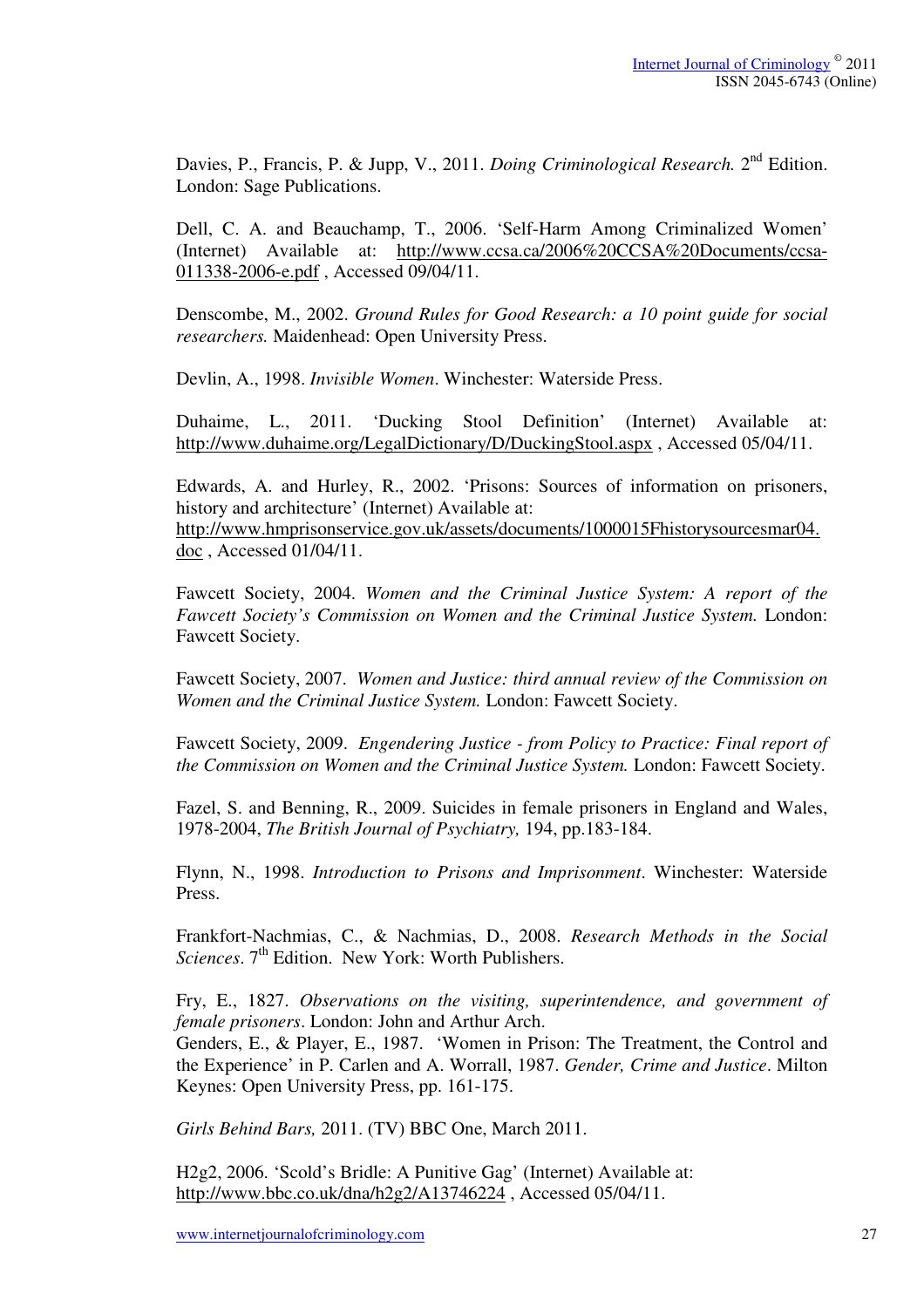Halliday, S., 2006. *Newgate: London's Prototype of Hell*. Stroud: Sutton Publishing Limited.

Harding, C., Hines, B., Ireland, R. & Rawlings, P., 1985. *Imprisonment in England and Wales: A Concise History*. Kent: Croom Helm Ltd.

Heidensohn, F., 1985. *Women and Crime*. Basingstoke: MacMillan.

Hill, A., 2004. 'Suicide levels in women's prisons soar' (Internet) Available at: http://www.guardian.co.uk/uk/2004/jan/04/ukcrime.prisonsandprobation?INTCMP=S RCH , Accessed 10/03/11.

HM Prison Service, 2003. 'Working With Women Prisoners: Fourth edition' (Internet) Available at:

http://www.hmprisonservice.gov.uk/assets/documents/10000339WorkingwithWomen Prisoners.doc , Accessed 30/03/11.

HM Prison Service, 2004. 'Female prisoners' (Internet) Available at: http://www.hmprisonservice.gov.uk/adviceandsupport/prison\_life/femaleprisoners/ Accessed 12/04/11.

*Holloway*, 2009. (TV) ITV, March 2009.

Howard League for Penal Reform, 2011. 'Elizabeth Fry' (Internet) Available at: http://www.howardleague.org/elizabethfry/ , Accessed 15/03/11.

Kenning, C., Cooper, J., Short, V., Shaw, J., Abel, K. & Chew-Graham, C., 2010. Prison staff and women prisoner's views on self-harm; their implications for service delivery and development: A qualitative study, *Criminal Behaviour and Mental Health,* 20(4), pp. 274-284.

Lea, J., 2006. 'Crime and Punishment in Early Britain' (Internet) Available at: http://www.bunker8.pwp.blueyonder.co.uk/history/36802.htm , Accessed 12/04/11.

Liebling, A., 1994. Suicide Amongst Women Prisoners, *The Howard Journal of Criminal Justice,* 33(1), pp. 1-9.

Loucks, N., 2009. 'Families Affected by Imprisonment: the role of the health sector in addressing health needs' (Internet) Available at: www.pathproject.scot.nhs.uk/Families%20affected%20by%20imprisonment.ppt , Accessed 30/03/11.

Malloch, M. S., 2000. *Women, Drugs and Custody: The Experiences of Women Drug Users in Prison*, Winchester: Waterside Press.

Ministry of Justice, 2010. *Safety in Custody Statistics 2008/2009 .* London: Ministy of Justice.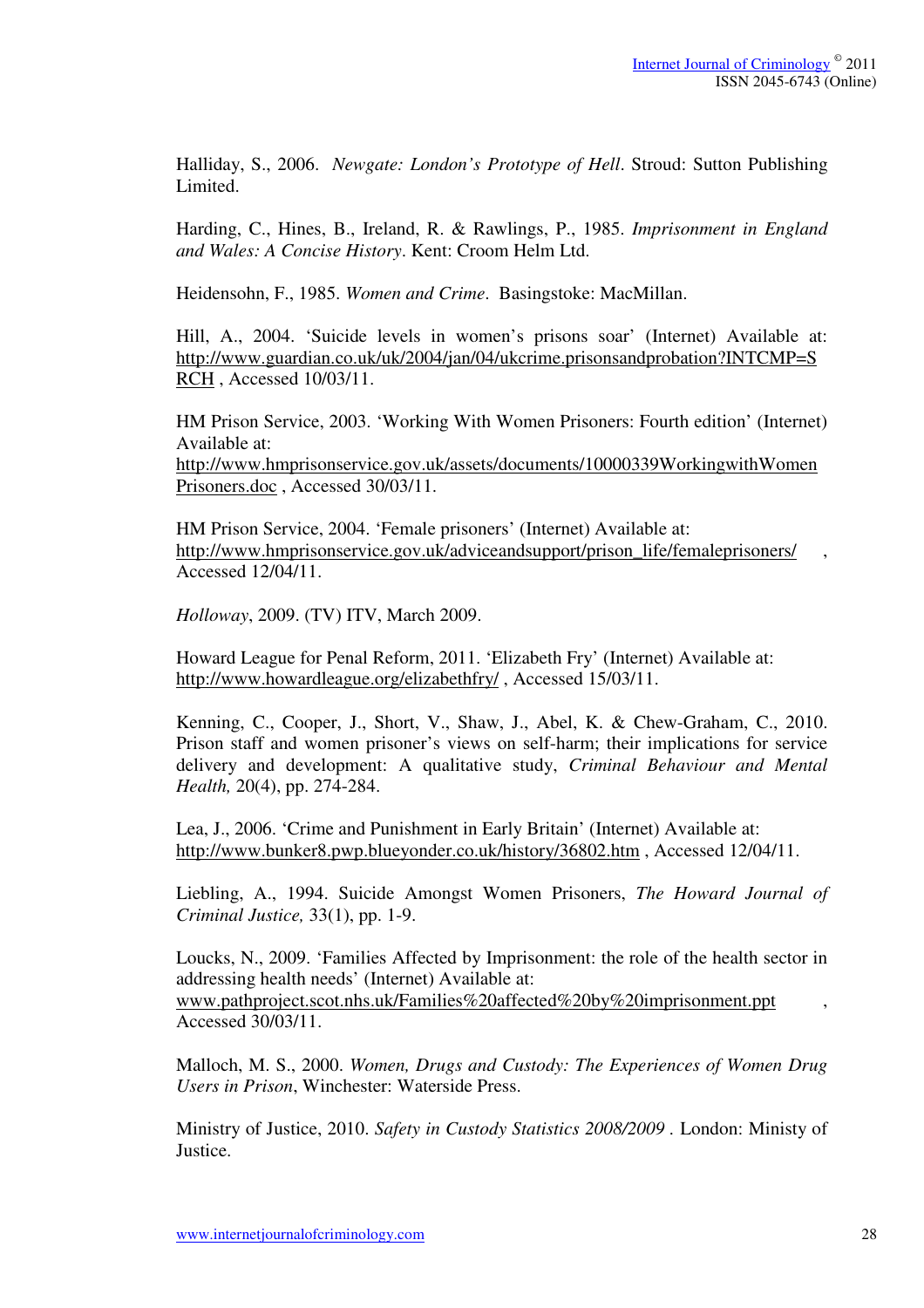Moustafa, N., 2005. 'Research Ethics and Vulnerable Groups' (Internet) Available at: http://www.nhtmri.org/NHTMRI%20Human%20Research%20Ethics%20First%20Co nference/4.Workshop%20presentations/Research ethics and vulnerable groups nah ed%20mostafa.pdf , Accessed 11/01/11.

National Offender Management Service, 2011. 'Population and Capacity Briefing for 08 April 2011' (Internet) Available at:

http://www.hmprisonservice.gov.uk/assets/documents/10004C9E08042011 web repo rt.doc , Accessed 12/04/11.

Noaks, L. & Wincup, E., 2004. *Criminological Research: Understanding Qualitative Methods.* London: Sage Publications.

O'Dwyer, J., Wilson, J. & Carlen, P., 1987. 'Women's Imprisonment in England, Wales and Scotland: Recurring Issues' in P. Carlen and A. Worrall, 1987. *Gender, Crime and Justice*. Milton Keynes: Open University Press, pp.176-190.

Penal Reform International, 2008. *Penal Reform Briefing No.3: Women In Prison: Incarcerated in a man's world*. London: Penal Reform International.

Platform 51, 2009. 'Young women and the criminal justice system: The most vulnerable young women are ending up in the criminal justice system' (Internet) Available at:  $\alpha$ 

http://www.platform51.org/downloads/resources/infosheets/YWcriminaljusticesystem. pdf , Accessed 16/02/11.

Platform 51, 2010. 'The revolving door: Women and the Criminal Justice System' (Internet) Available at:

http://www.platform51.org/downloads/resources/briefings/P51briefing\_%20revolving door.pdf , Accessed 09/03/11.

Playfair, G., 1971. *The Punitive Obsession: An unvarnished history of the English prison system*. London: The Trinity Press.

Plugge, E., Douglas, N. & Fitzpatrick, R., 2006. *The Health of Women in Prison: Study Findings*. Oxford: Department of Public Health, University of Oxford.

Rafter, N. H., 1990. *Partial Justice: Women, Prisons, and Social Control.* 2<sup>nd</sup> Edition. New Jersey: Transaction Publishers.

Rawlings, P., 1999. *Crime and Power: A History of Criminal Justice 1688-1998*. Essex: Addison Wesley Longman Limited.

Release, 2011. 'Women In Prison' (Internet) Available at: http://www.release.org.uk/campaigns/current-campaigns/women-in-prison-drug-mules , Accessed 21/03/11.

Scott, D. & Codd, H., 2010. *Controversial Issues in Prisons.* Maidenhead: McGraw-Hill.